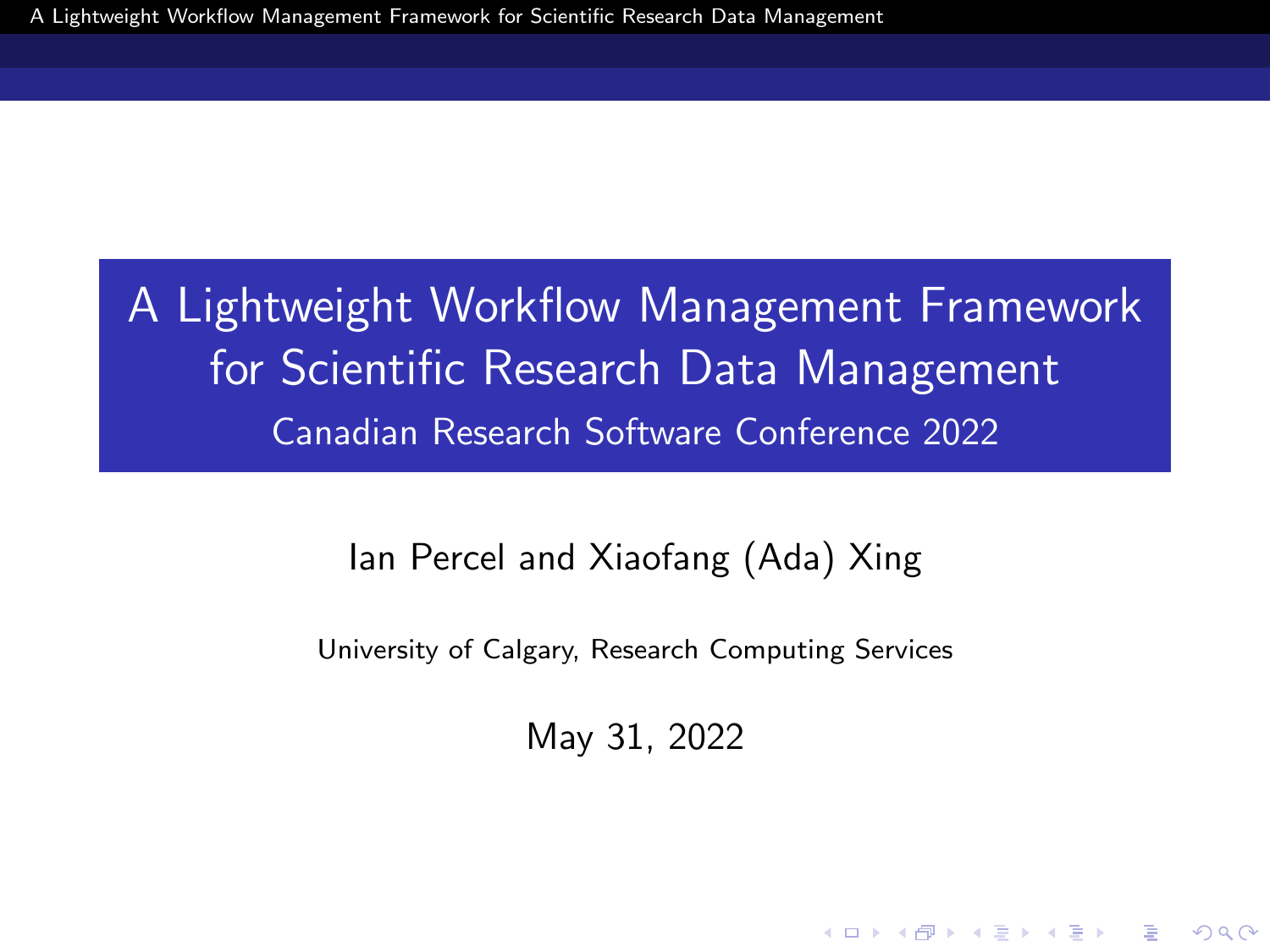<span id="page-1-0"></span>[Introduction](#page-1-0)

#### Development Goal - Problem

The goal of this research is to develop a Scientific Research Data Management workflow framework. An SRDM Workflow:

- 1 connects instrument computers or source databases to scalable processing infrastructure (e.g. HPC Cluster)
- 2 interleaves light data management processing tasks with processing tasks that can take advantage of parallel resources
- 3 has large volumes and complex (domain specific) formats
- 4 includes integration of data into a user-facing database

5 complex parts of the pipeline reside in a single security domain typified by VM data management of a network of instruments and submission of computationally intensive tasks to a job scheduled (e.g. SLURM) HPC cluster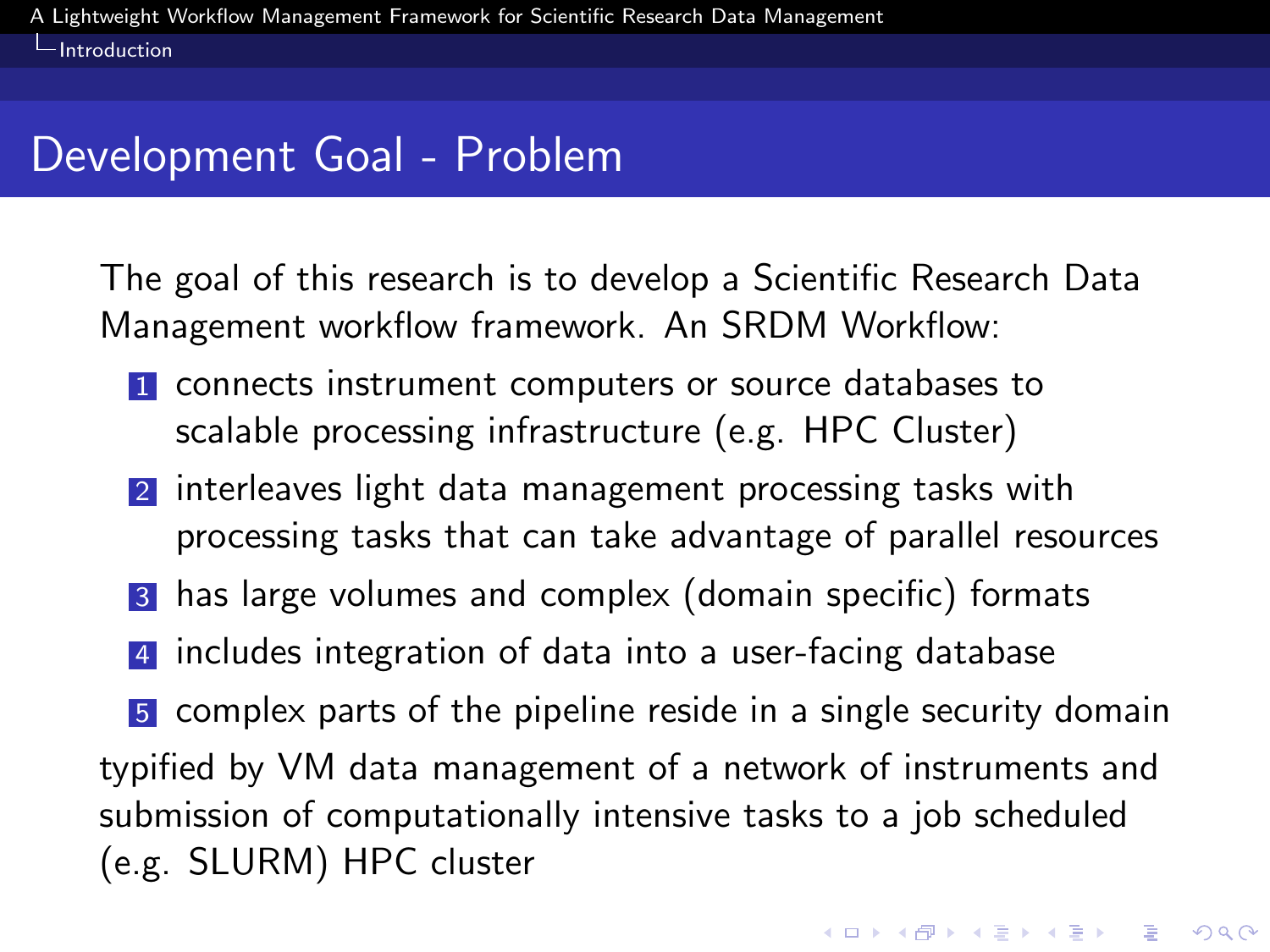[Introduction](#page-1-0)

### Development Goal - Solution Requirements

- $\blacksquare$  infrastructure modular loose coupling of customizable components (e.g. user facing database) to the overall framework
- **u** workflow modular (composition of reusable, optimized data pipeline patterns)
- portable and infrastructure-light
- CLI oriented
- **E** supports single-security domain distributed task scheduling

Loose-coupling here is in contrast with a complex and rigid dependence on the presence of specific schema and APIs.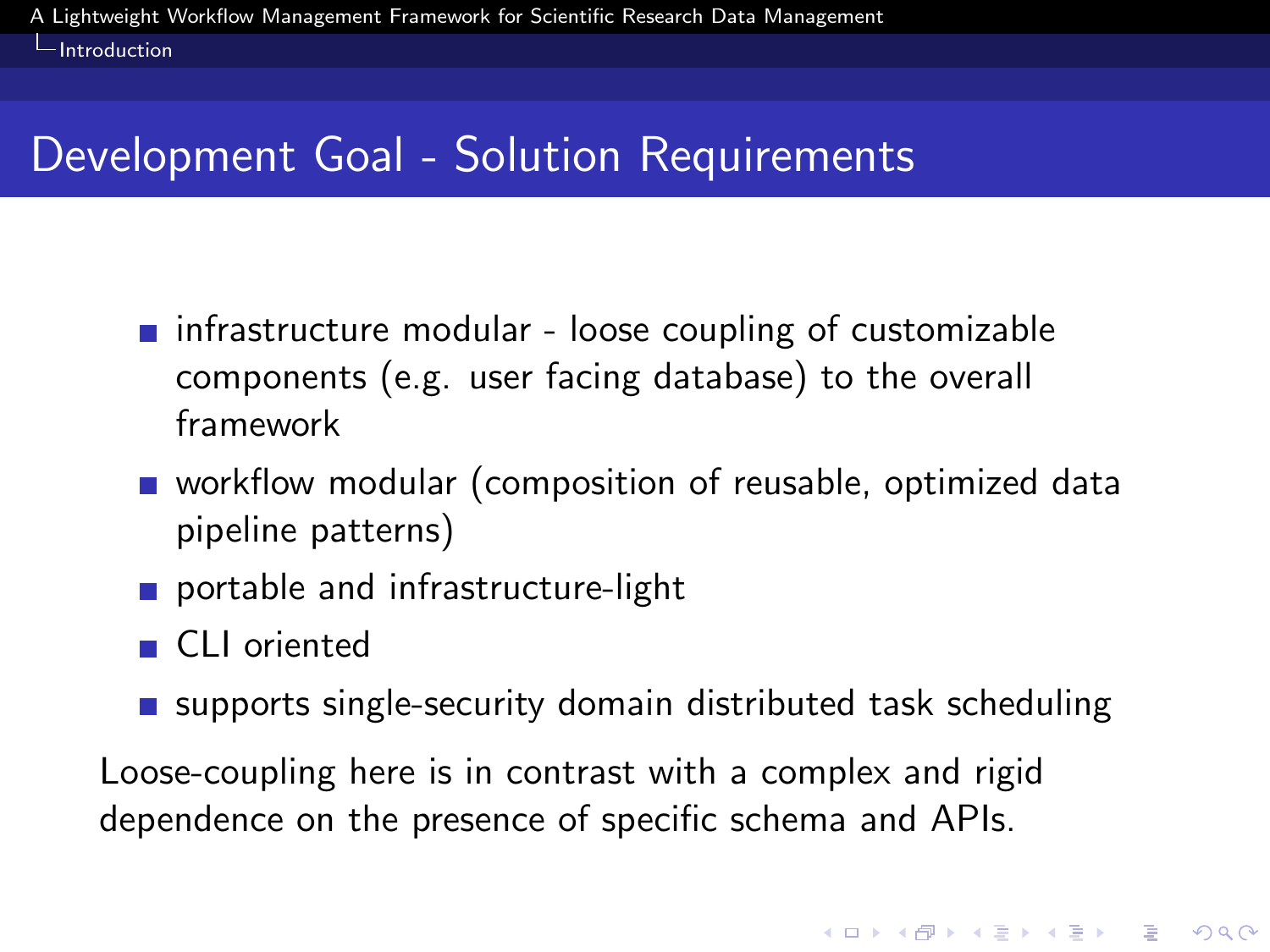**L**[Introduction](#page-1-0)

### Influencing Work

- **1** FAIRly Big Pipeline Framework (Wagner et al. 2022)
- 2 C-Lab SEA tool for Hardware-Software Co-Design (Tacken et al. 1999)

- **3** State Machine Workflow Nets (Corro Ramos et al. 2006)
- 4 Turbine (Wozniak et al. 2012)
- 5 Pegasus (Deelman et al. 2001-2019)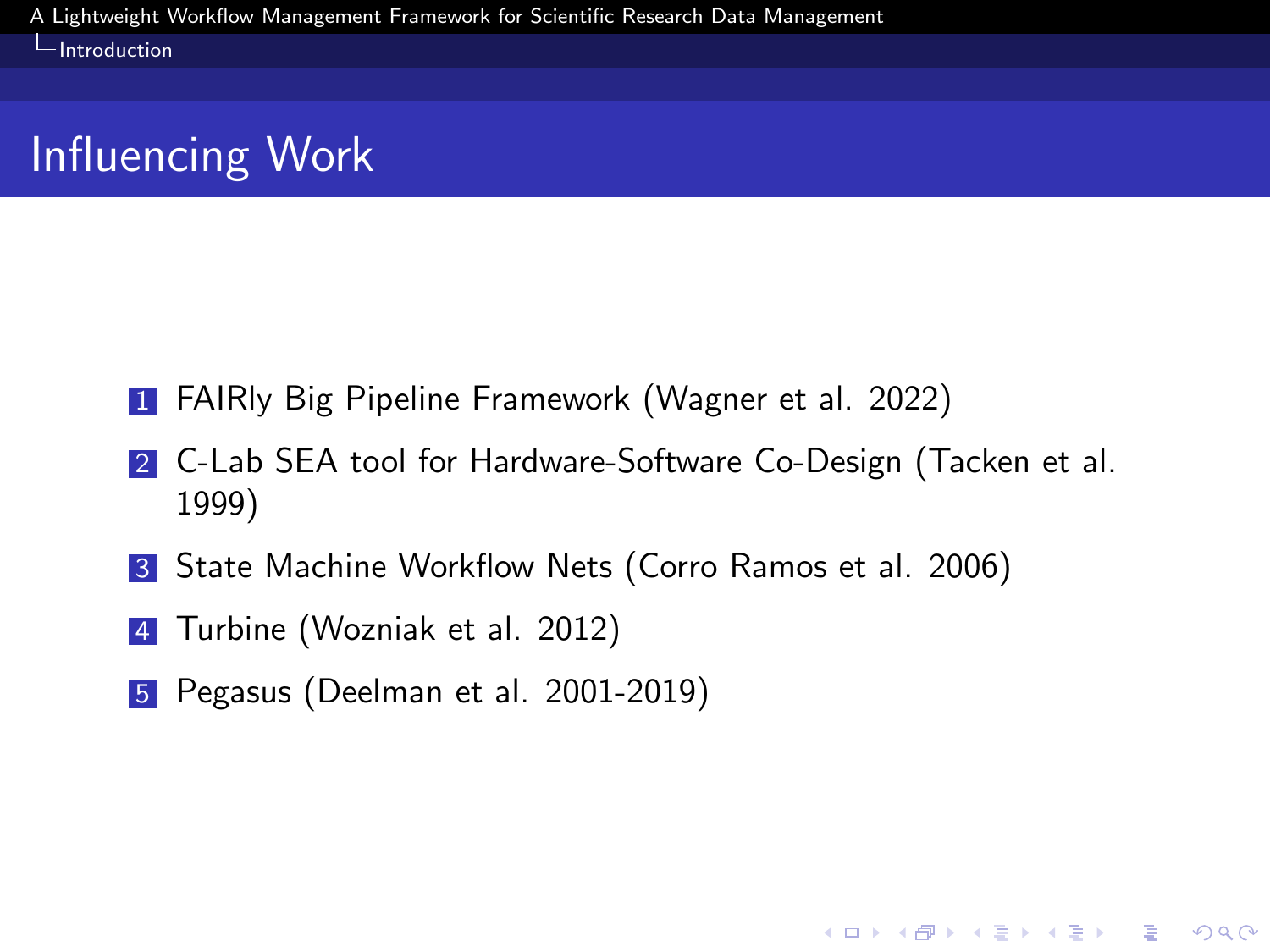[Introduction](#page-1-0)

### Software Model for Framework Solution

The overall framework can be implemented in four components (only last two needed at runtime)

- $\blacksquare$  Task Pre-Compiler  $=$  transforms high-level model into sub-workflows for independent scheduling
- **2** Task Compiler
- **3** Workflow Executor
- **4** Trace History Communication Protocol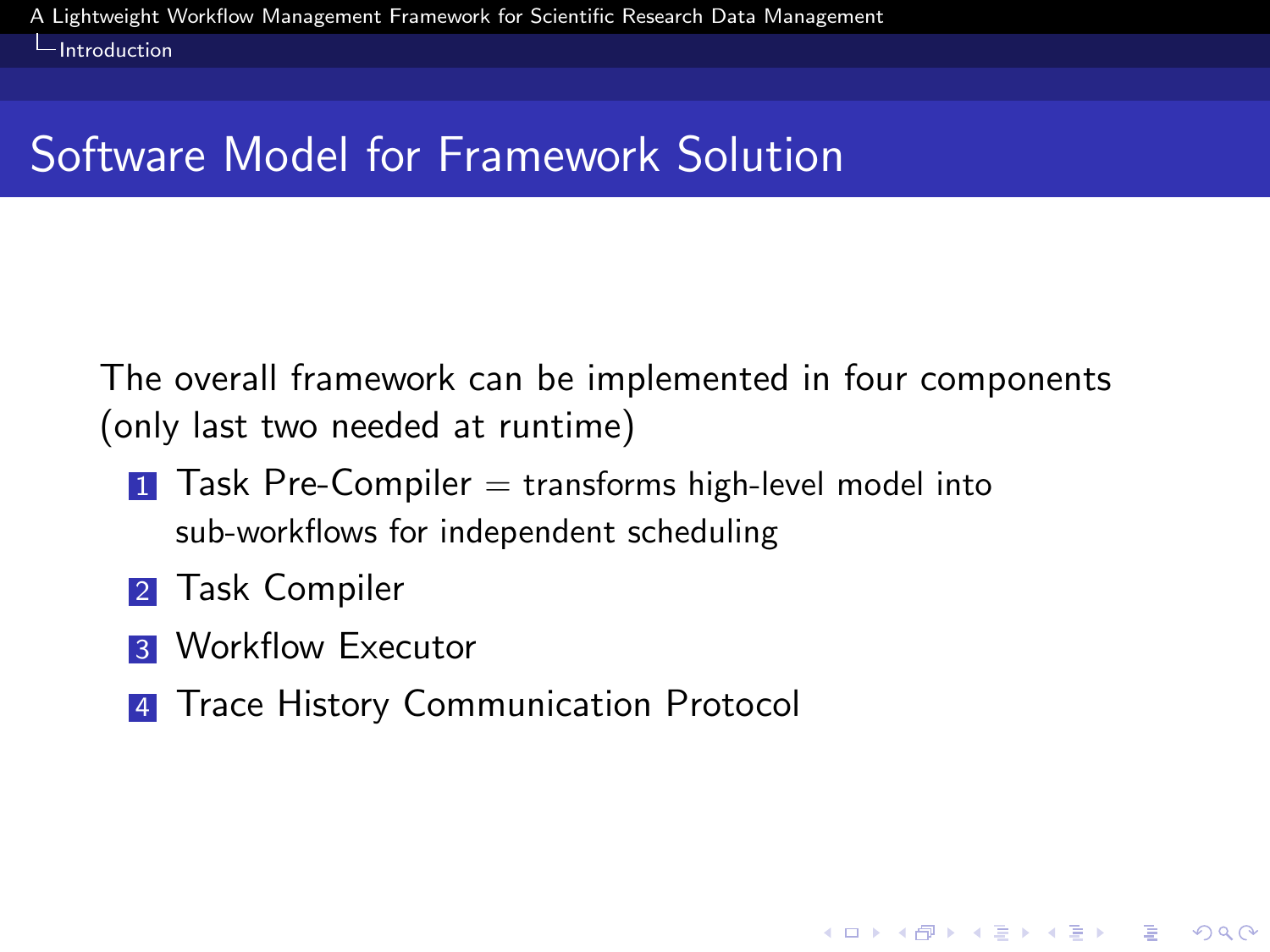[Introduction](#page-1-0)

## Software Model for Framework Solution - Task Precompiler

Inputs:

- **1** full abstract workflow graph
- 2 sub-workflow code and specifications for time, compute resource requirements, memory requirements
- 3 sub-workflow specification of input traces

Output:

- **1** collection of merged code, new job specifications and submit logic produced by aggregating subworkflows and estimating timing
- 2 expected output traces

Which tasks can be scheduled as combined jobs to an HPC cluster? How do we make them run asynchronously so that we can benefit from pipeline parallelism?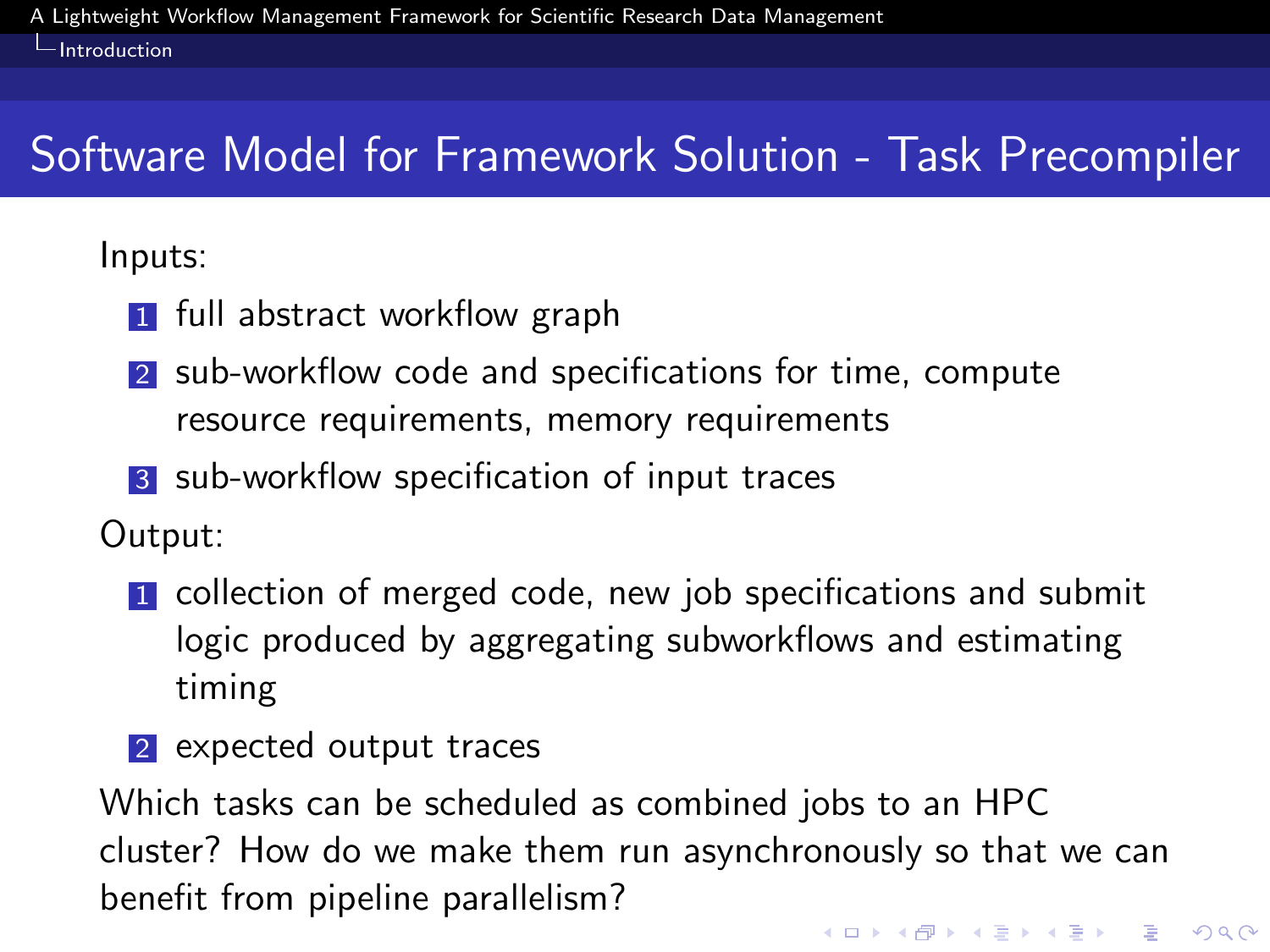### <span id="page-6-0"></span>High-level Petri Net Model

Directed bipartite graph of places and transitions

- $\blacksquare$  Places  $=$  preconditions for task execution
- **T** Transitions  $=$  tasks with complex operations and timings

- $\blacksquare$  Labelled arcs  $=$  communication channels
- $\blacksquare$  Labelled markings  $=$  distributed state, changes under transition firing/task execution

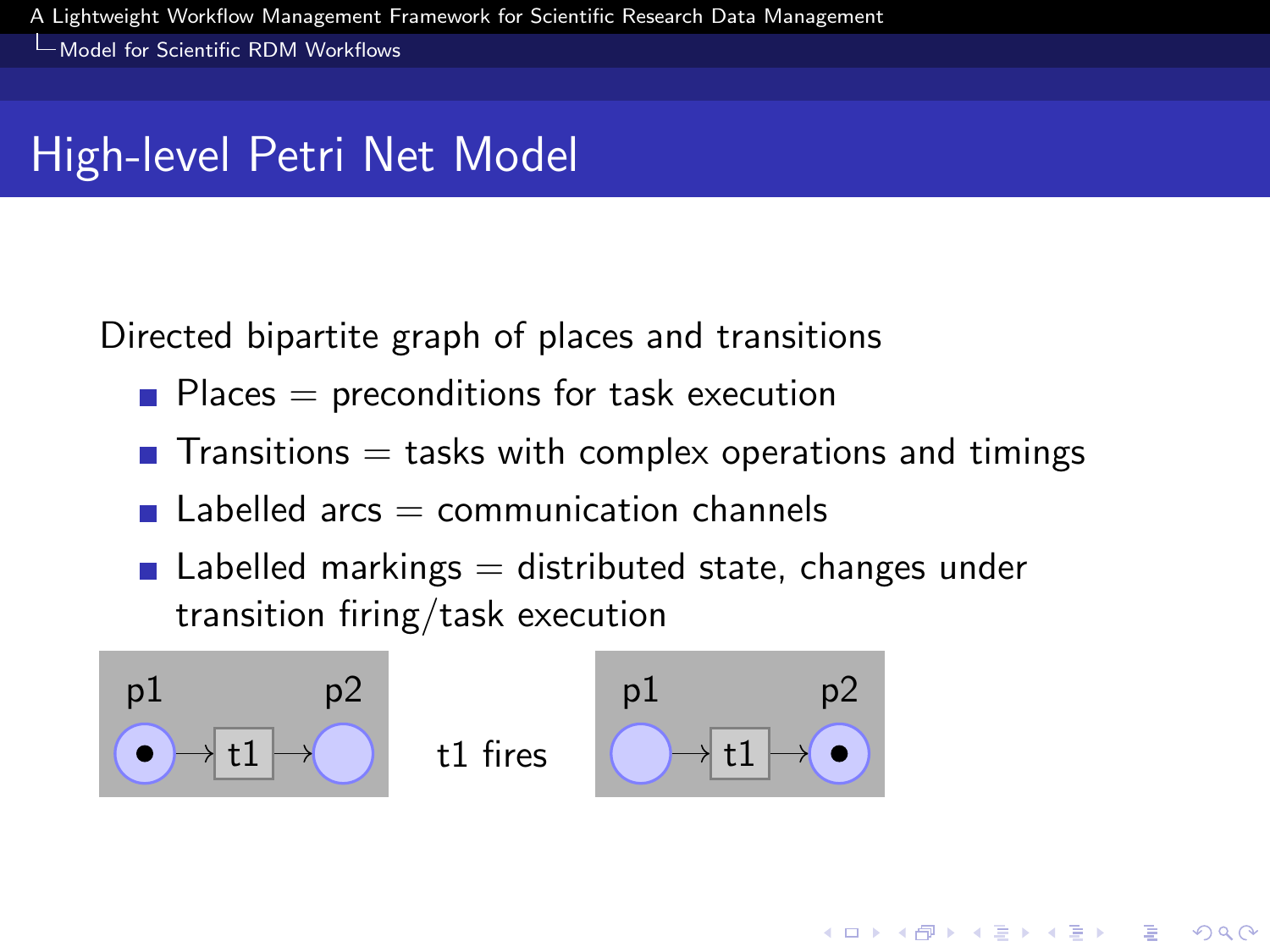#### $Places = Partial Histories$  of Traces



 $t_n$  fires means that, in a graph edge path notation for function application, data.t<sub>0</sub>.t<sub>1</sub>...t<sub>n−1</sub> becomes data.t<sub>0</sub>.t<sub>1</sub>...t<sub>n−1</sub>.t<sub>n</sub> as the  $n + 1$ th processing step on the data

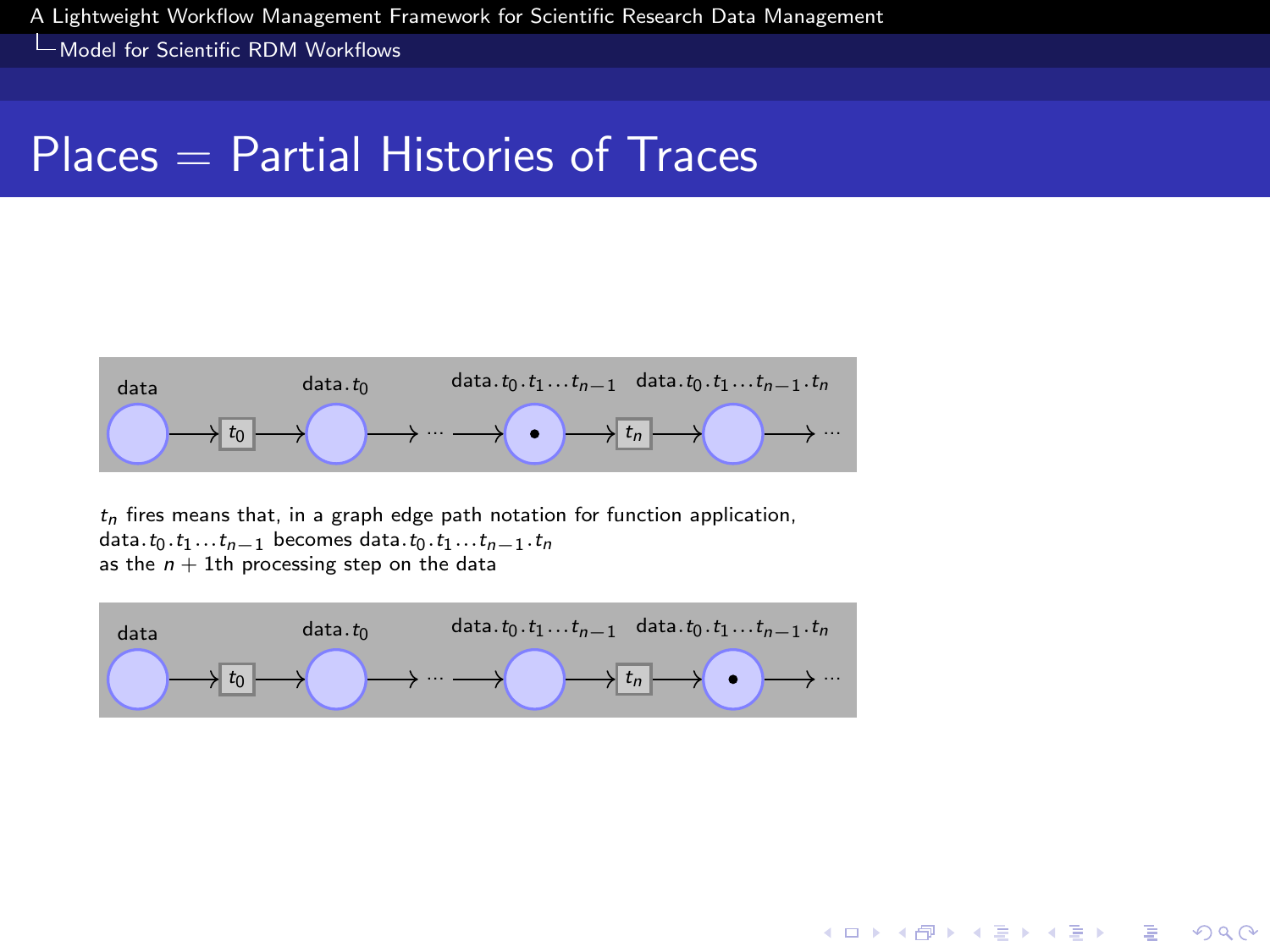[Model for Scientific RDM Workflows](#page-6-0)

#### High-level Petri Net Model: Subnet Reduction



reduction by replacing a subnet with an agglomerated transition

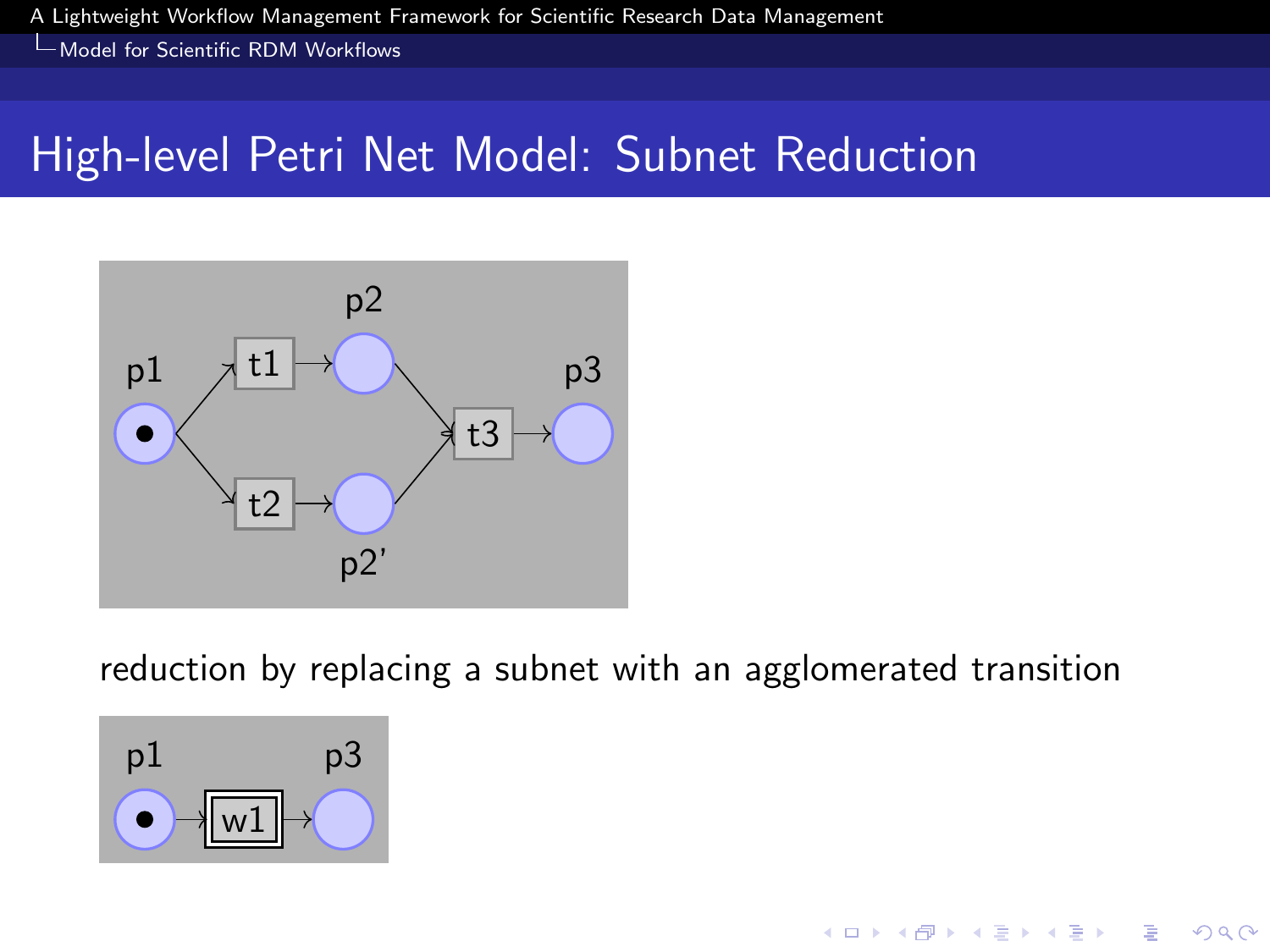### High-level Petri Net Model: Place Cuts



 $p_1$  split yields two places with identical conditions connected by a communication transition



Alternately, as a partitioning, we see these as two independently scheduleable workflows with implicit communication about local state



process 1 on server 1 process 2 on server 2

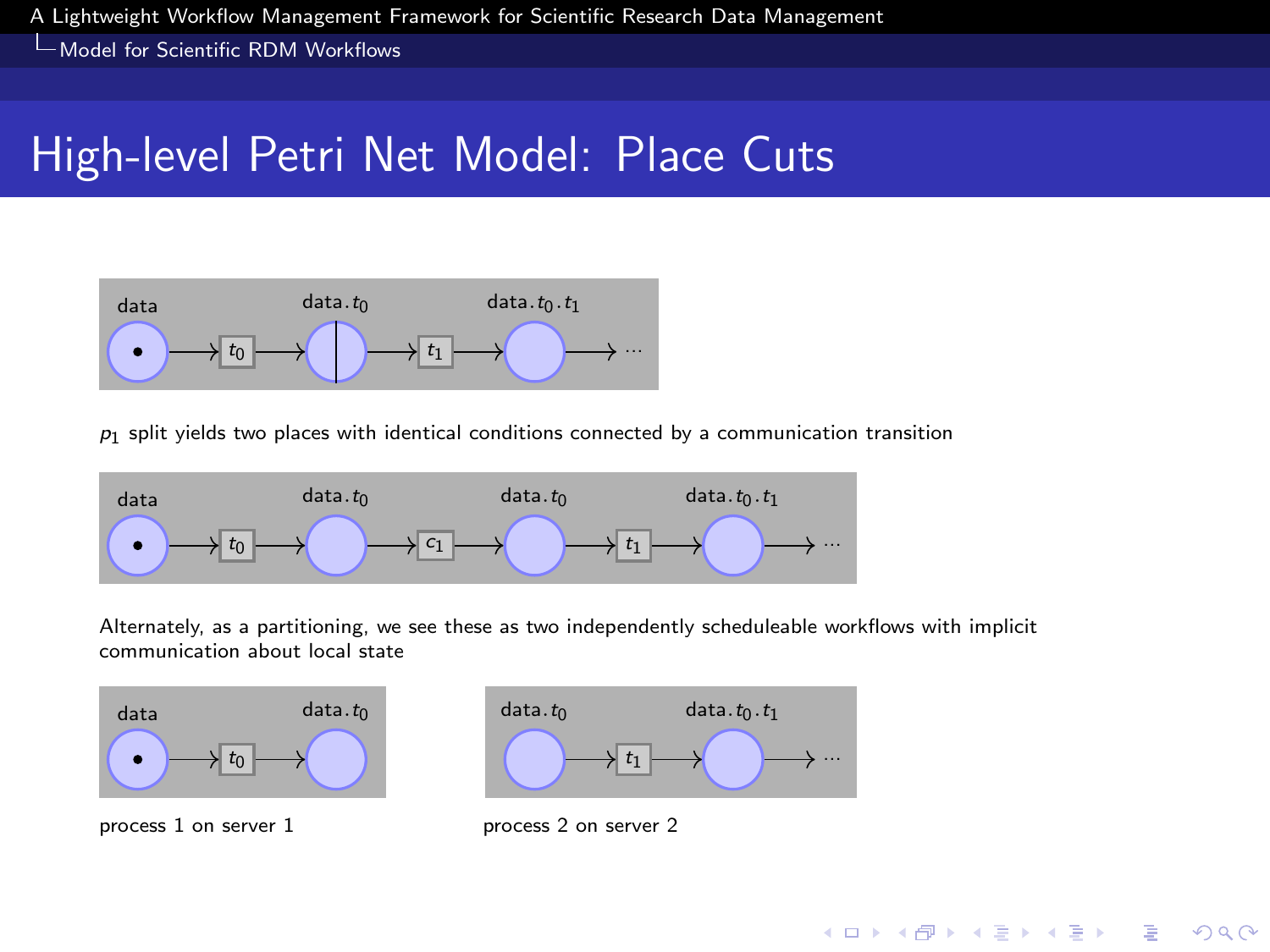#### A Typical Wf Net part 1



K ロ ▶ K 個 ▶ K 할 ▶ K 할 ▶ 이 할 → 9 Q Q →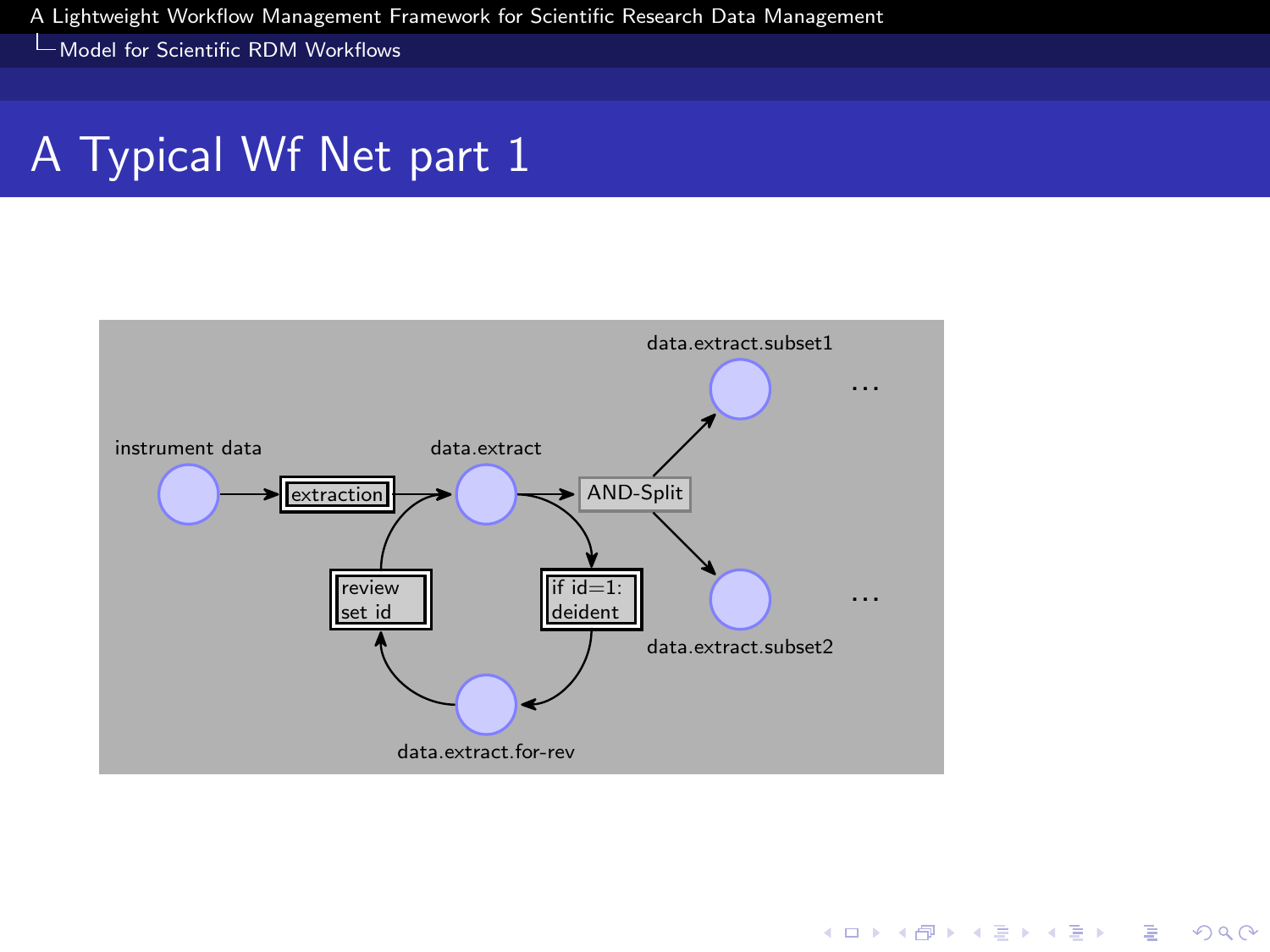### A Typical Wf Net part 2

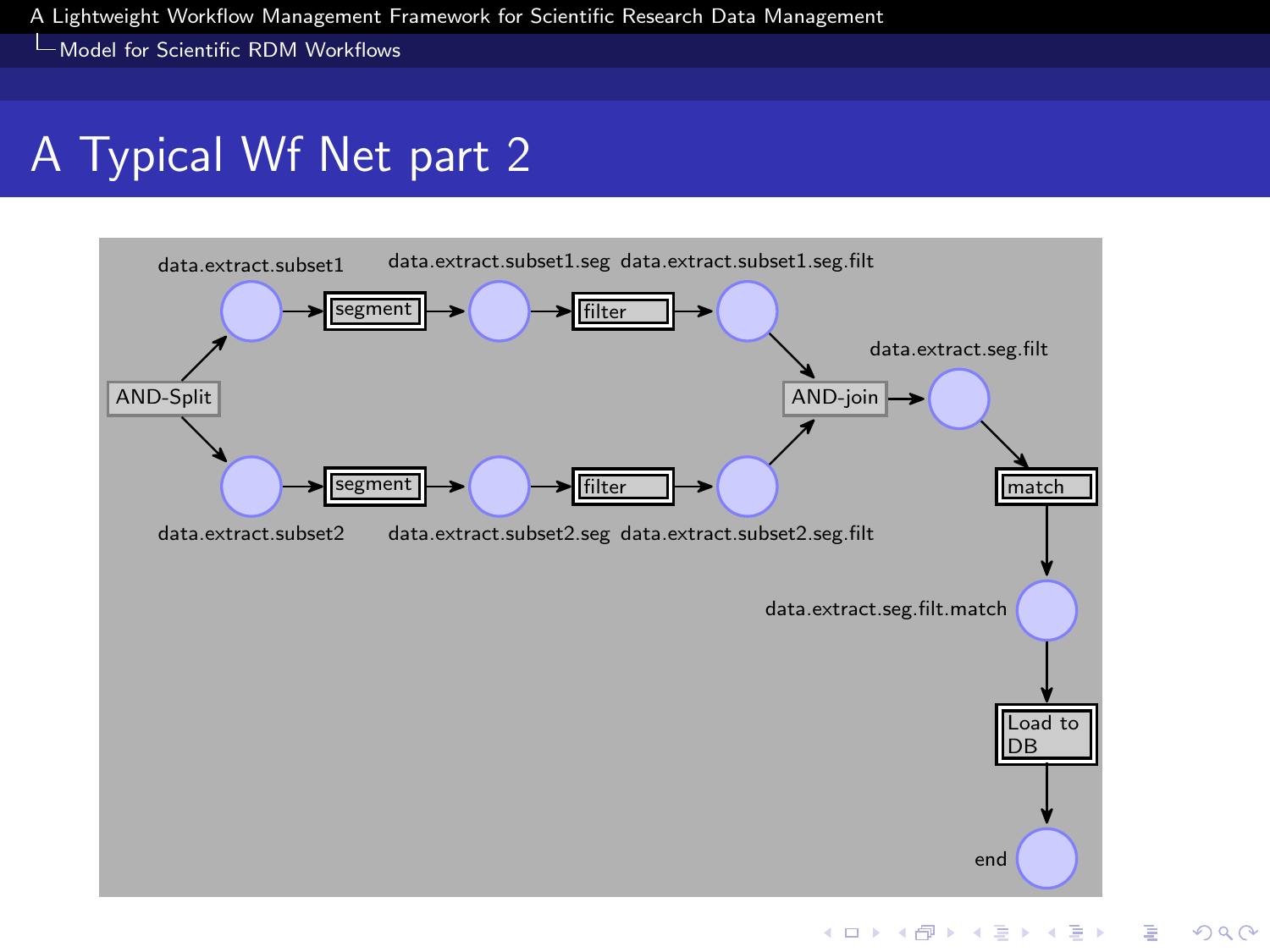<span id="page-12-0"></span>[Partitioning Algorithm for Pre-Compiler](#page-12-0)

## Partitioning Algorithm for Pre-Compiler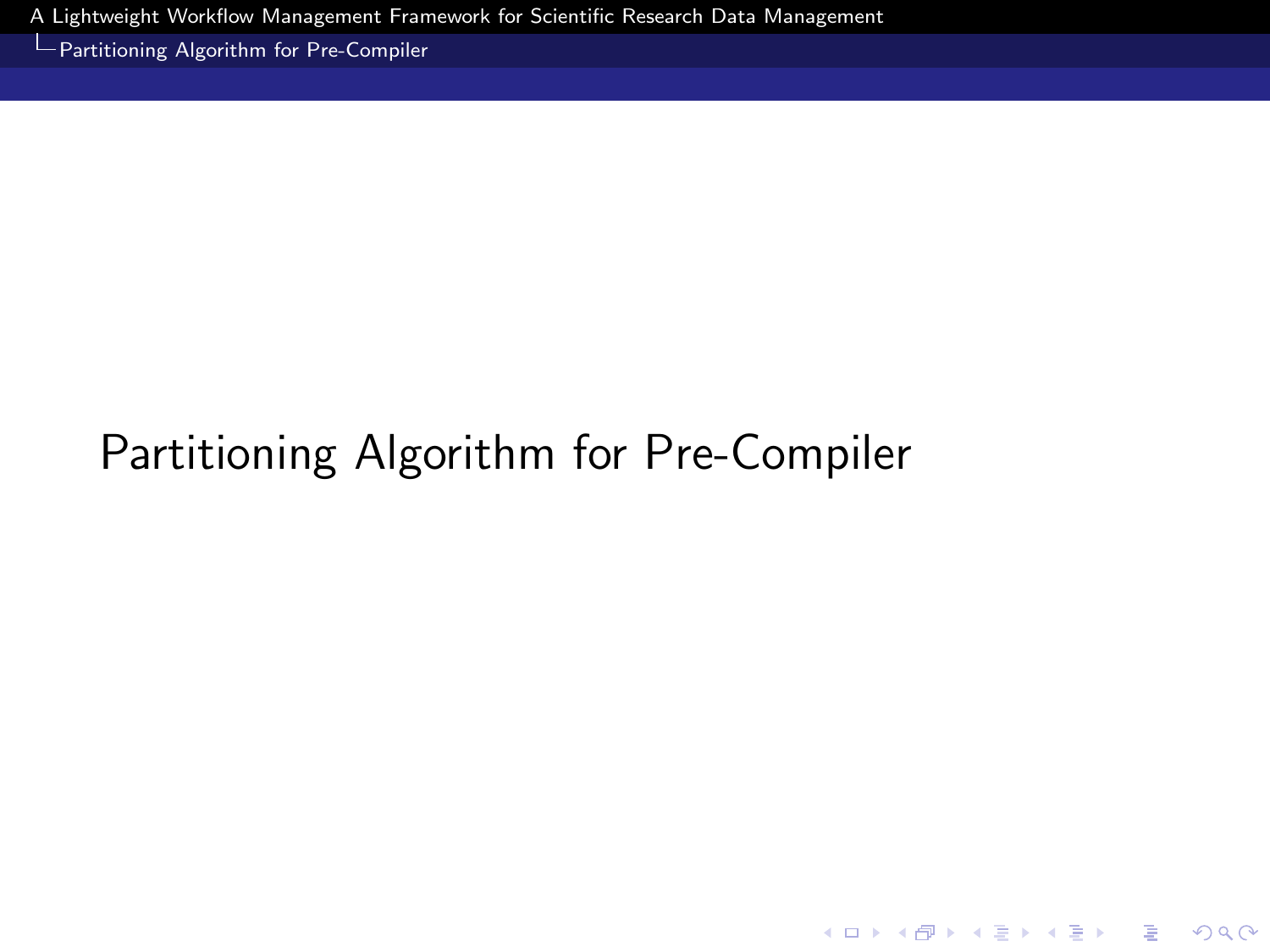[Partitioning Algorithm for Pre-Compiler](#page-12-0)

## Requirements for a useful Partitioning Algorithm for the Pre-Compiler

- **1** Minimize communication
- 2 Asynchronously schedule workflow partitions to different resources

- **3** Maximize benefit from using parallel resources
- 4 Compute partitioning quickly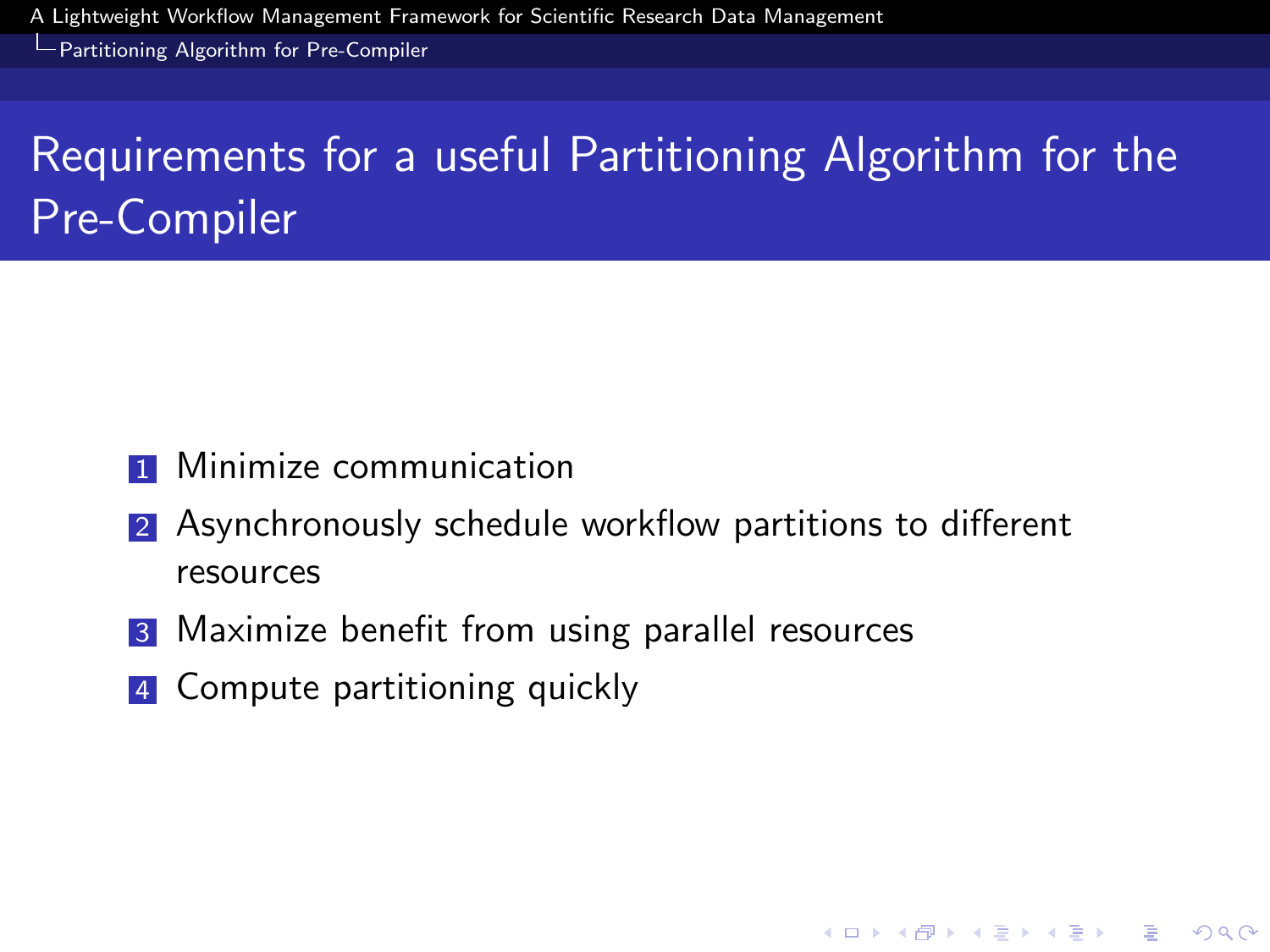[Partitioning Algorithm for Pre-Compiler](#page-12-0)

### Hierarchical SMWf Net Partitioning Algorithm



K ロ ▶ K 個 ▶ K 할 ▶ K 할 ▶ 이 할 → 9 Q Q →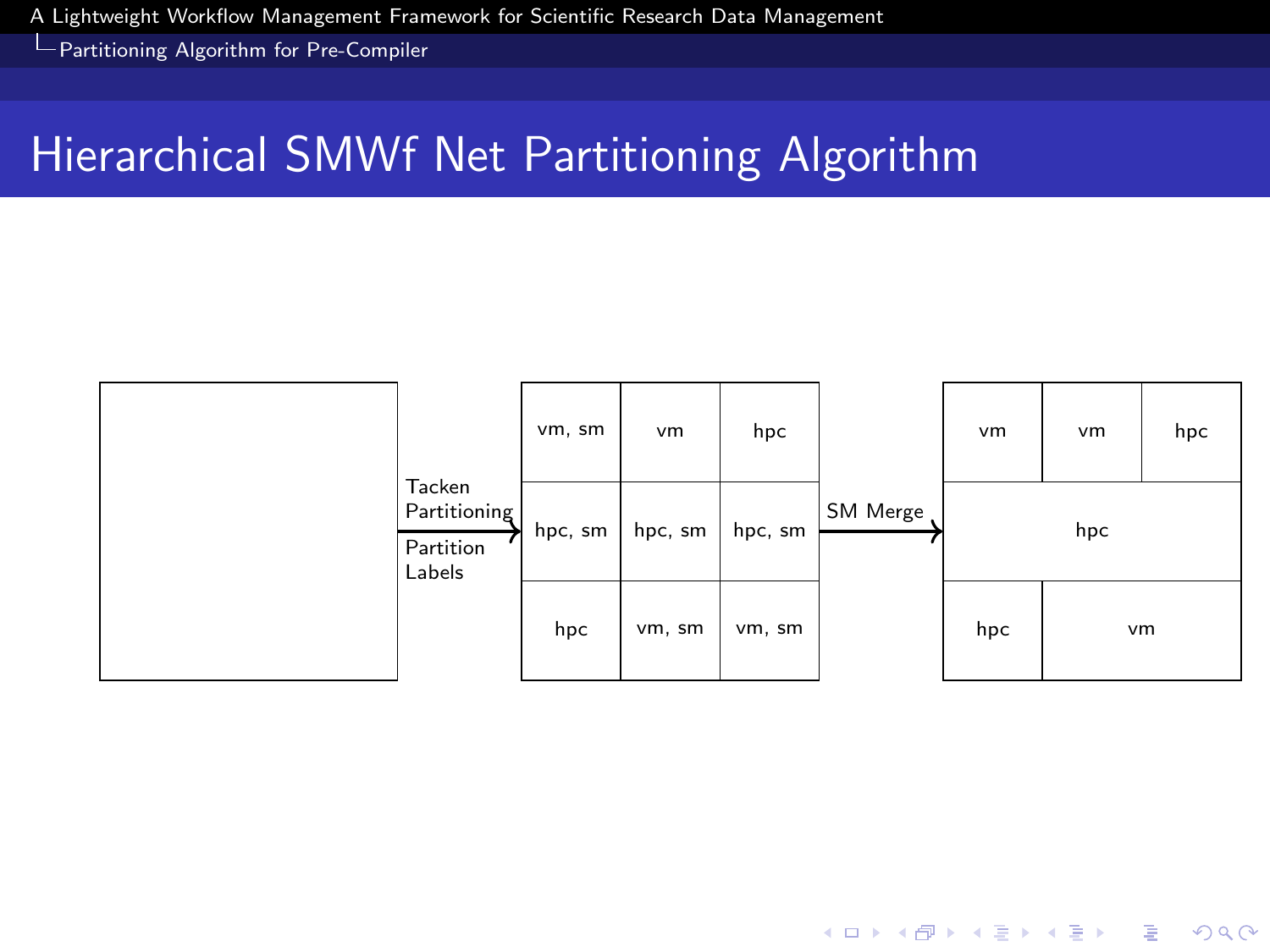[Partitioning Algorithm for Pre-Compiler](#page-12-0)

## A Typical Wf Net under Hierarchical SMWf Partitioning Algorithm: FCC/BCC Split

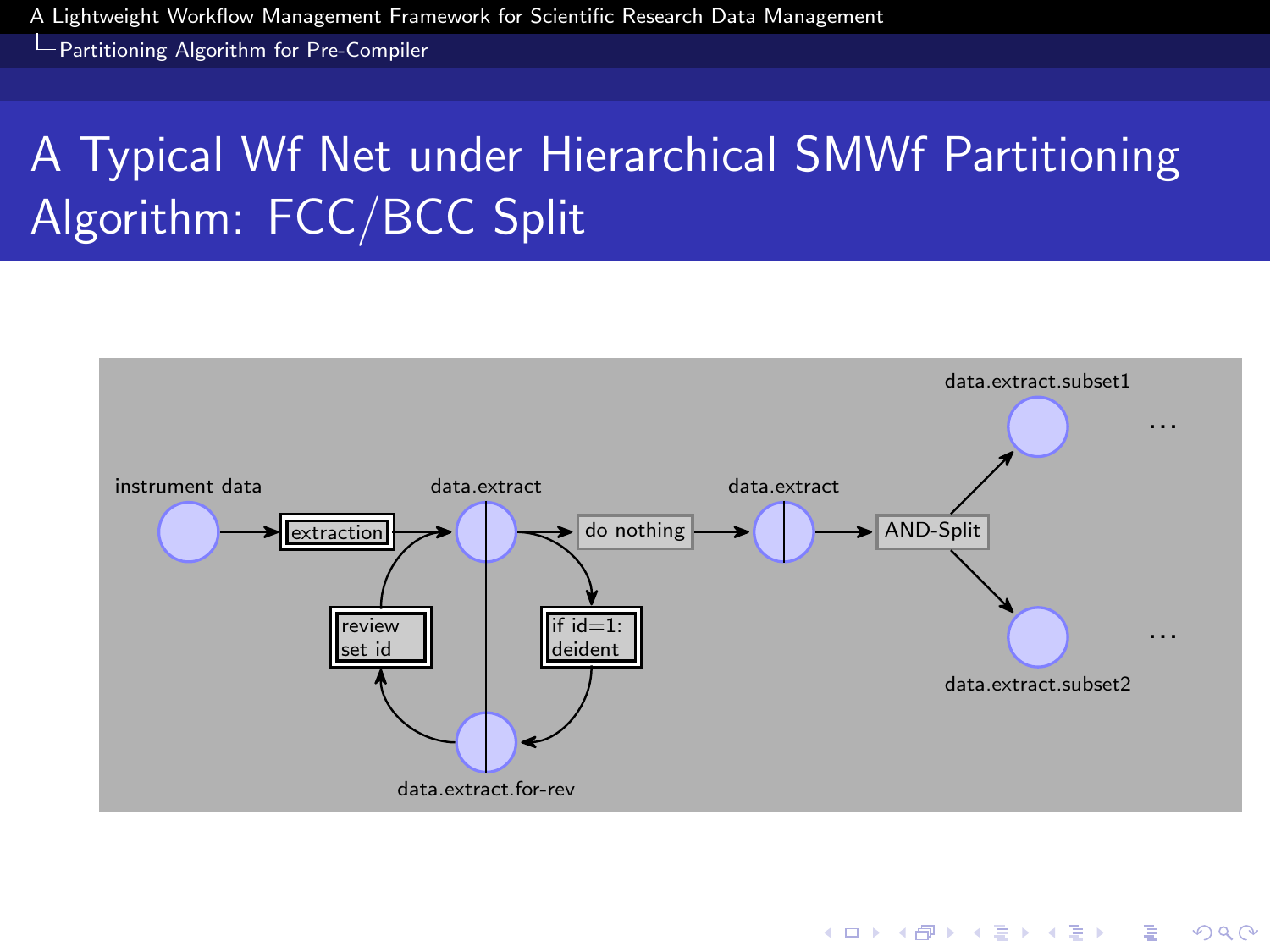[Partitioning Algorithm for Pre-Compiler](#page-12-0)

## A Typical Wf Net under Hierarchical SMWf Partitioning Algorithm: non-reentrant merge of SMs



K ロ ▶ K 個 ▶ K 할 ▶ K 할 ▶ 이 할 → 9 Q Q →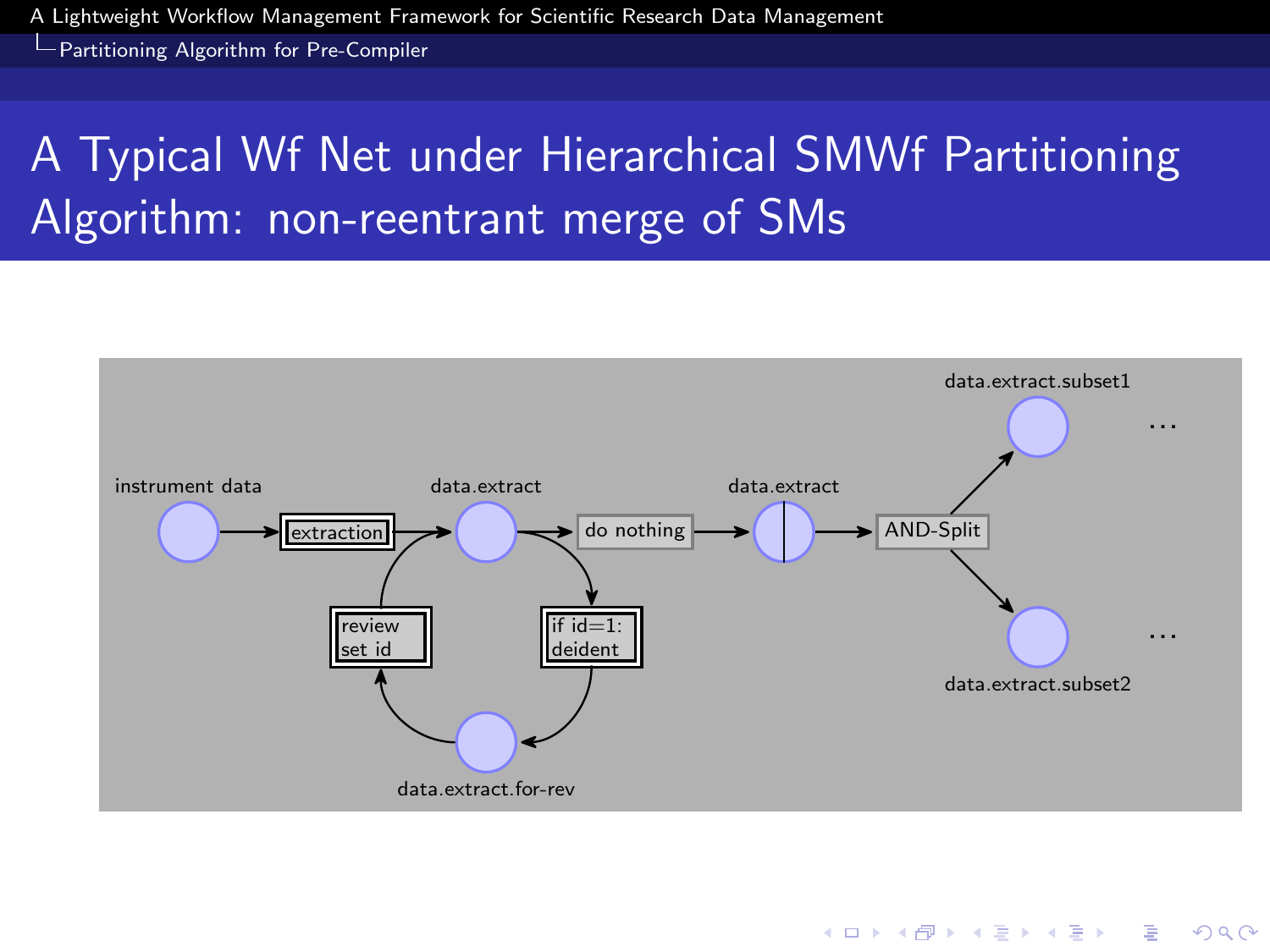[Partitioning Algorithm for Pre-Compiler](#page-12-0)

## A Typical Wf Net under Hierarchical SMWf Partitioning Algorithm: sub-Wf substitution



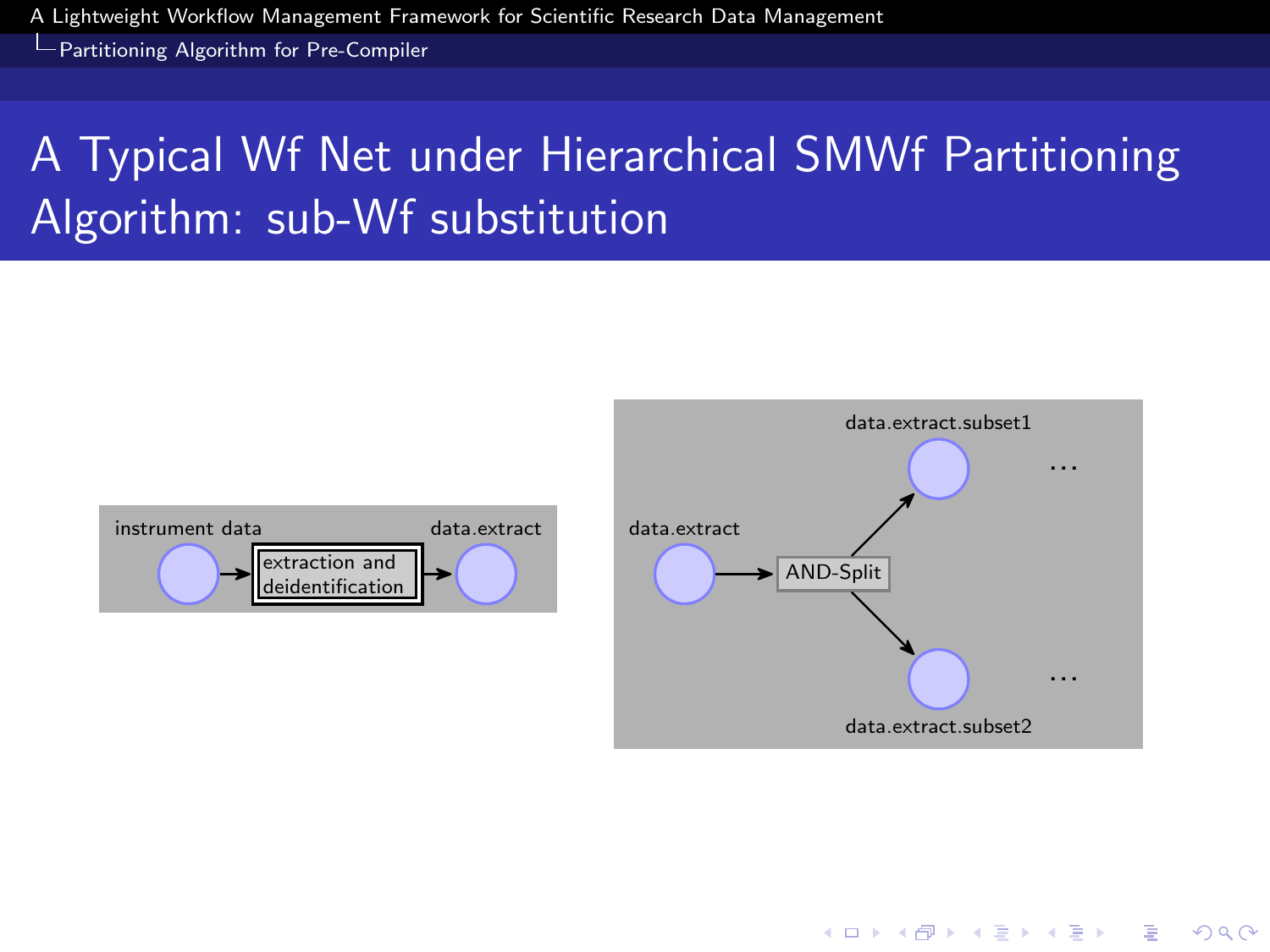[Partitioning Algorithm for Pre-Compiler](#page-12-0)

## A Typical Wf Net under Hierarchical SMWf Partitioning Algorithm: FCC/BCC Split



 $2Q$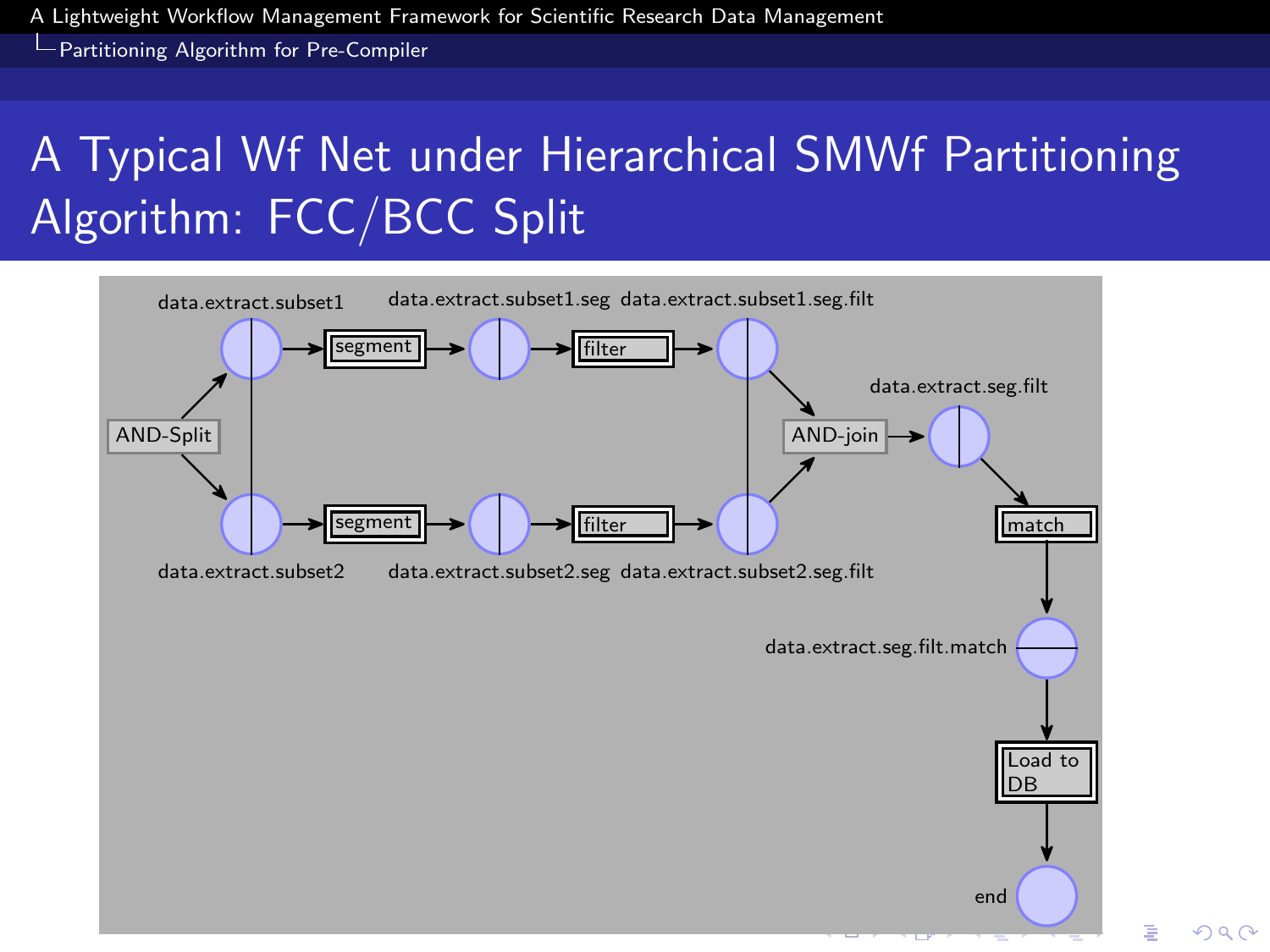[Partitioning Algorithm for Pre-Compiler](#page-12-0)

## A Typical Wf Net under Hierarchical SMWf Partitioning Algorithm: Possible SM Merge

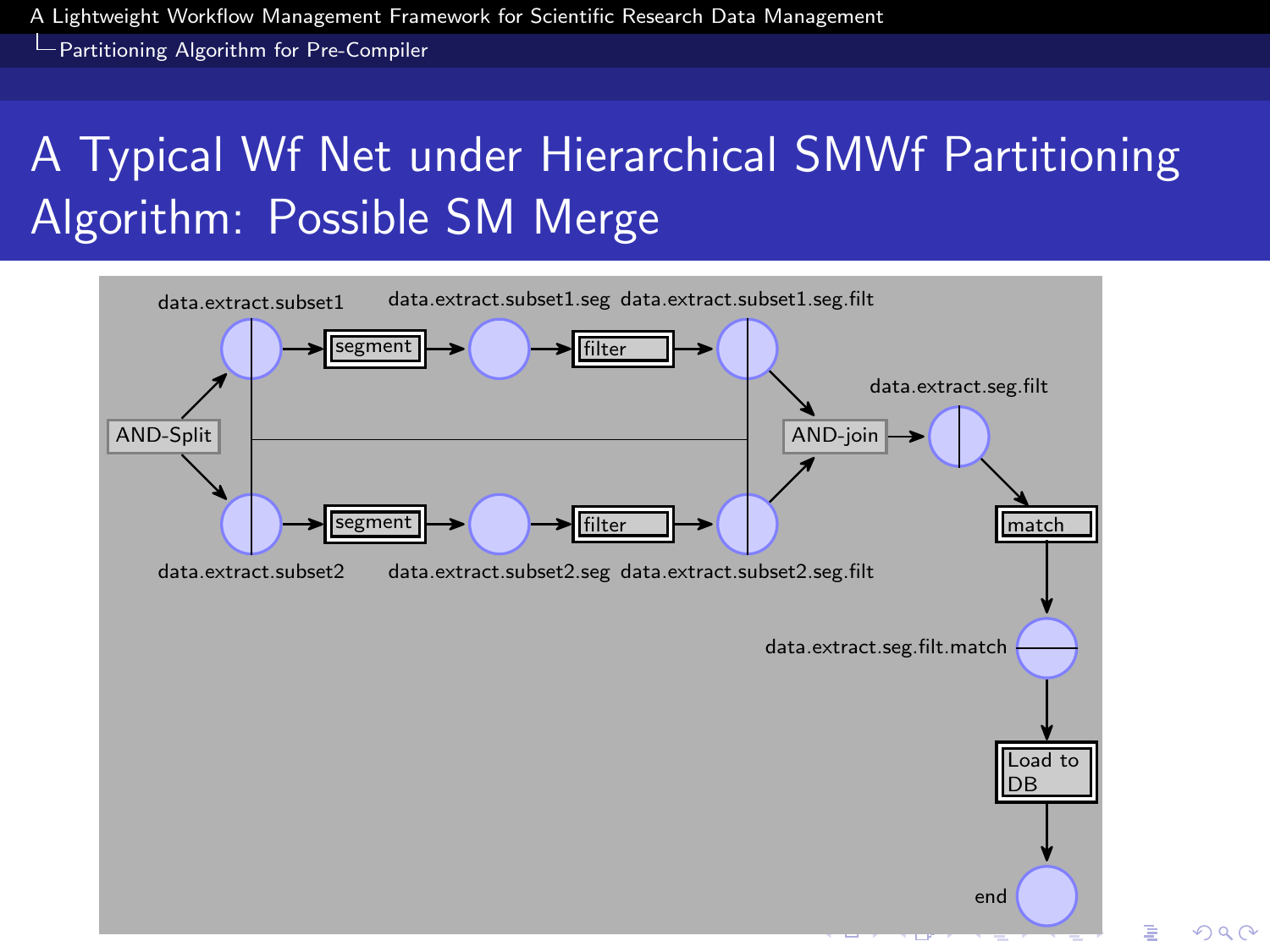[Partitioning Algorithm for Pre-Compiler](#page-12-0)

## A Typical Wf Net under Hierarchical SMWf Partitioning Algorithm: Possible SM Merge and sub-Wf Substitution

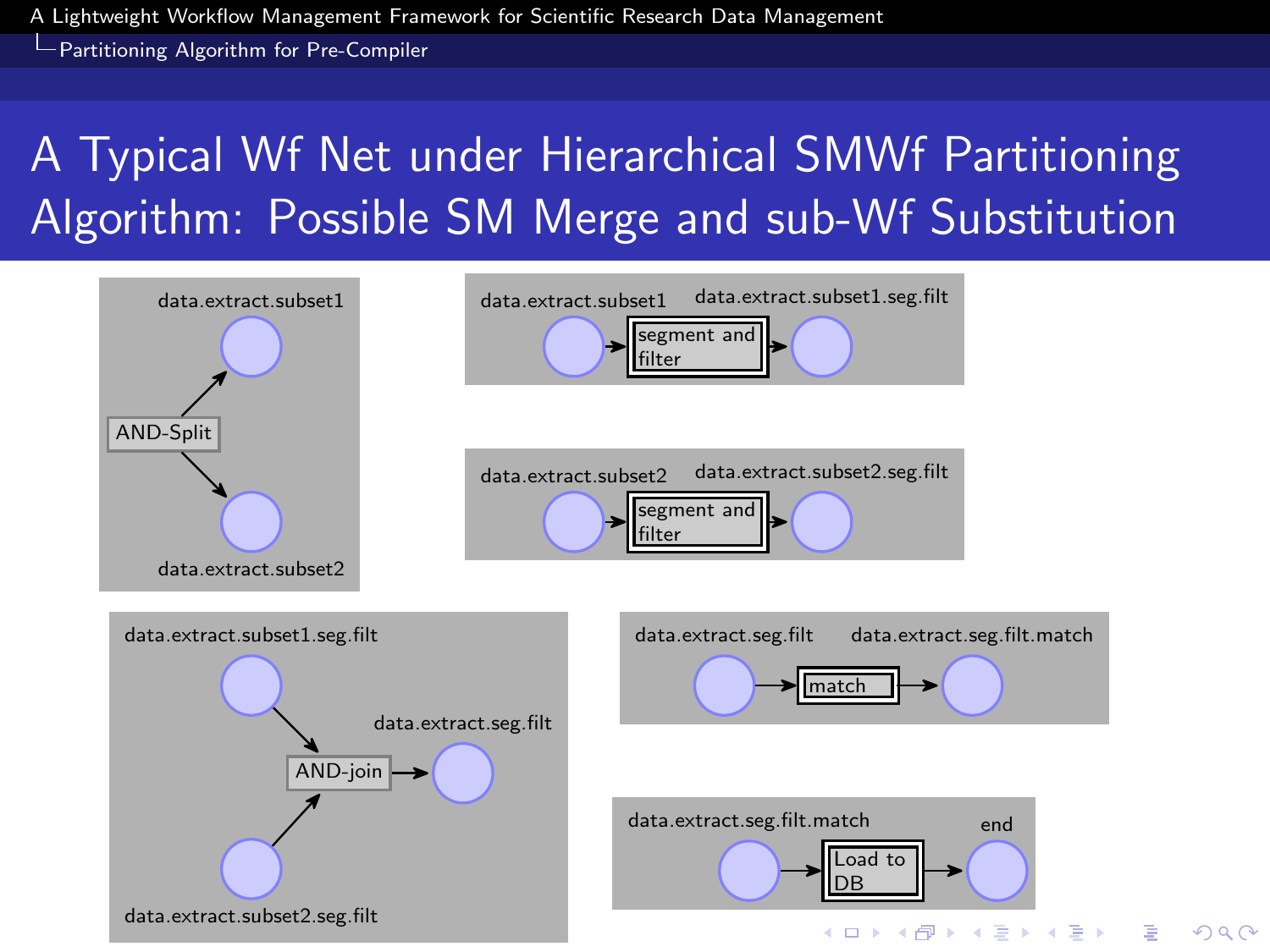<span id="page-21-0"></span>[Trace Communication Protocol Implementation](#page-21-0)

### git-annex, DataLad, and FAIRly Big

- **Lean clones for process provenance (trace history)** communication
- **E** Ephemeral workspaces enable reproducibility but also are natural compilation targets
- **Concurrency limitations on the provenance record push stem** from git-annex design
- Since work is always in non-overlapping branches, no merge conflict should be possible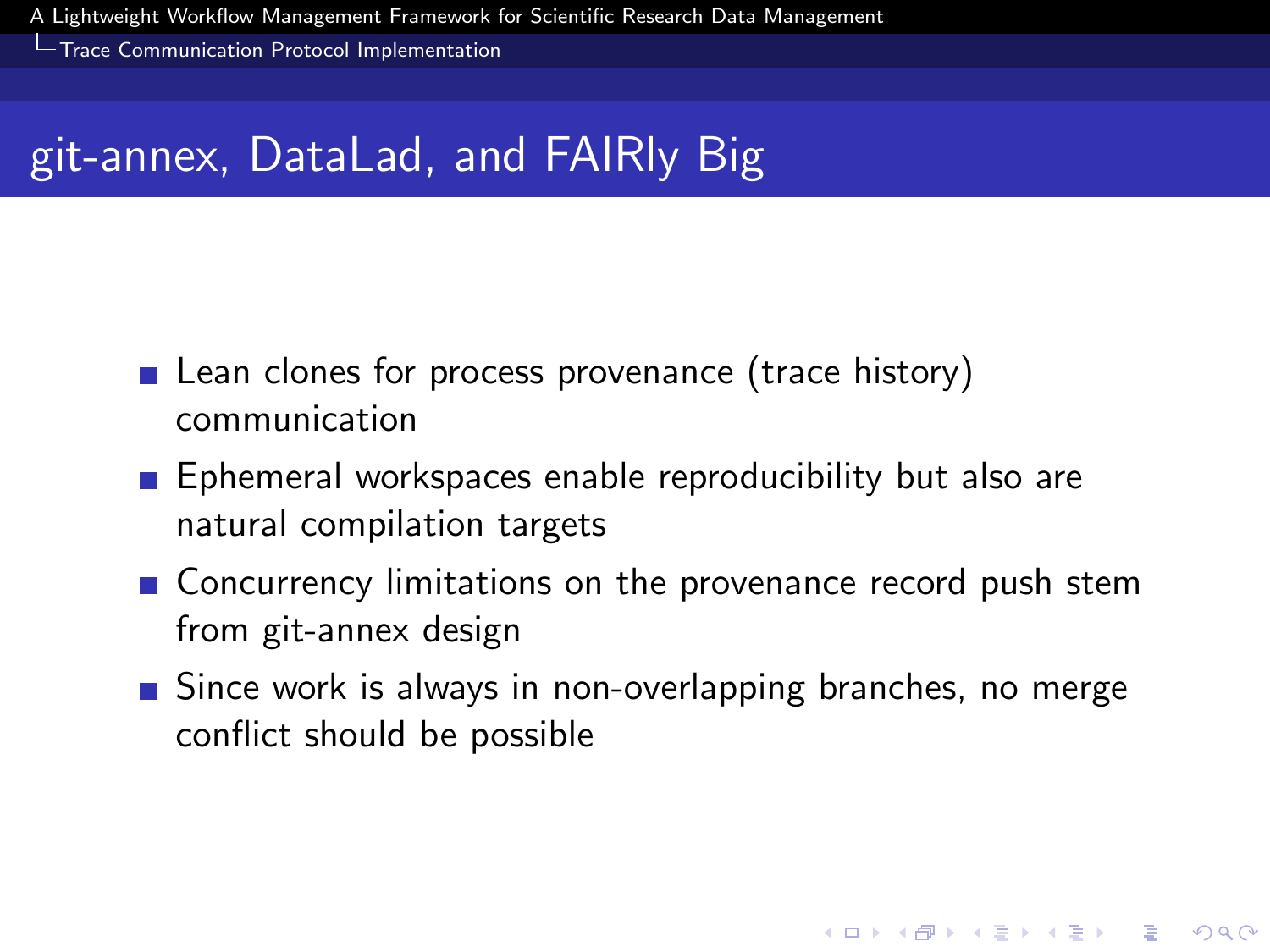<span id="page-22-0"></span>[Implications for Domain Database Design](#page-22-0)

# Impact of Decoupling User Facing Databases from Workflow Process Management

K ロ ▶ K 個 ▶ K 할 ▶ K 할 ▶ 이 할 → 9 Q Q →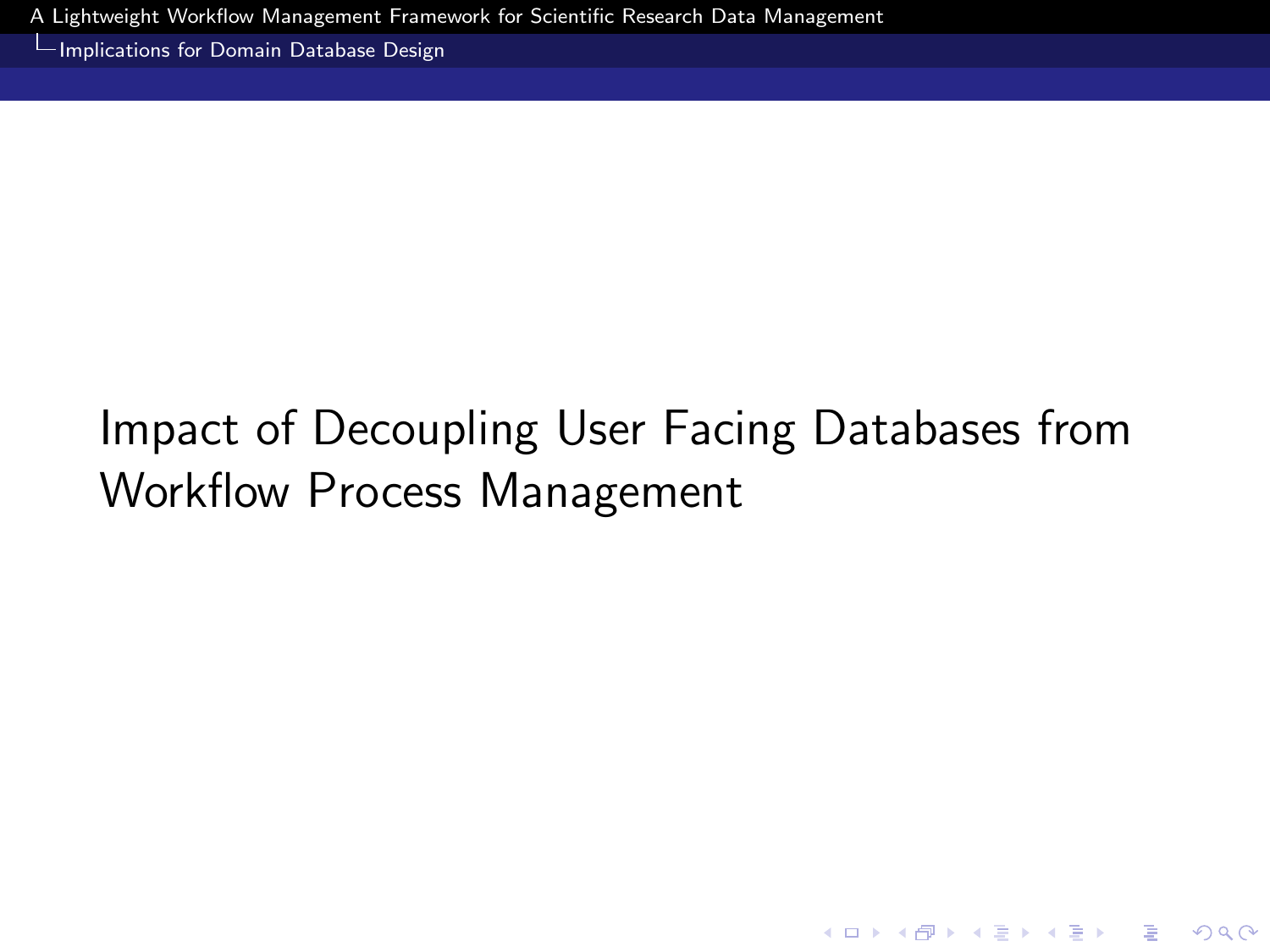[Implications for Domain Database Design](#page-22-0)

### Some User Facing Metadata Management Strategies

- **1 Custom Relational Database**
- 2 Laboratory Information Management Development System (LabKey)
- **3** Clinical Study Survey Database (REDCap)

Can one tool solve all of the problems that these different tools were individually designed to solve? No.

KELK KØLK VELKEN EL 1990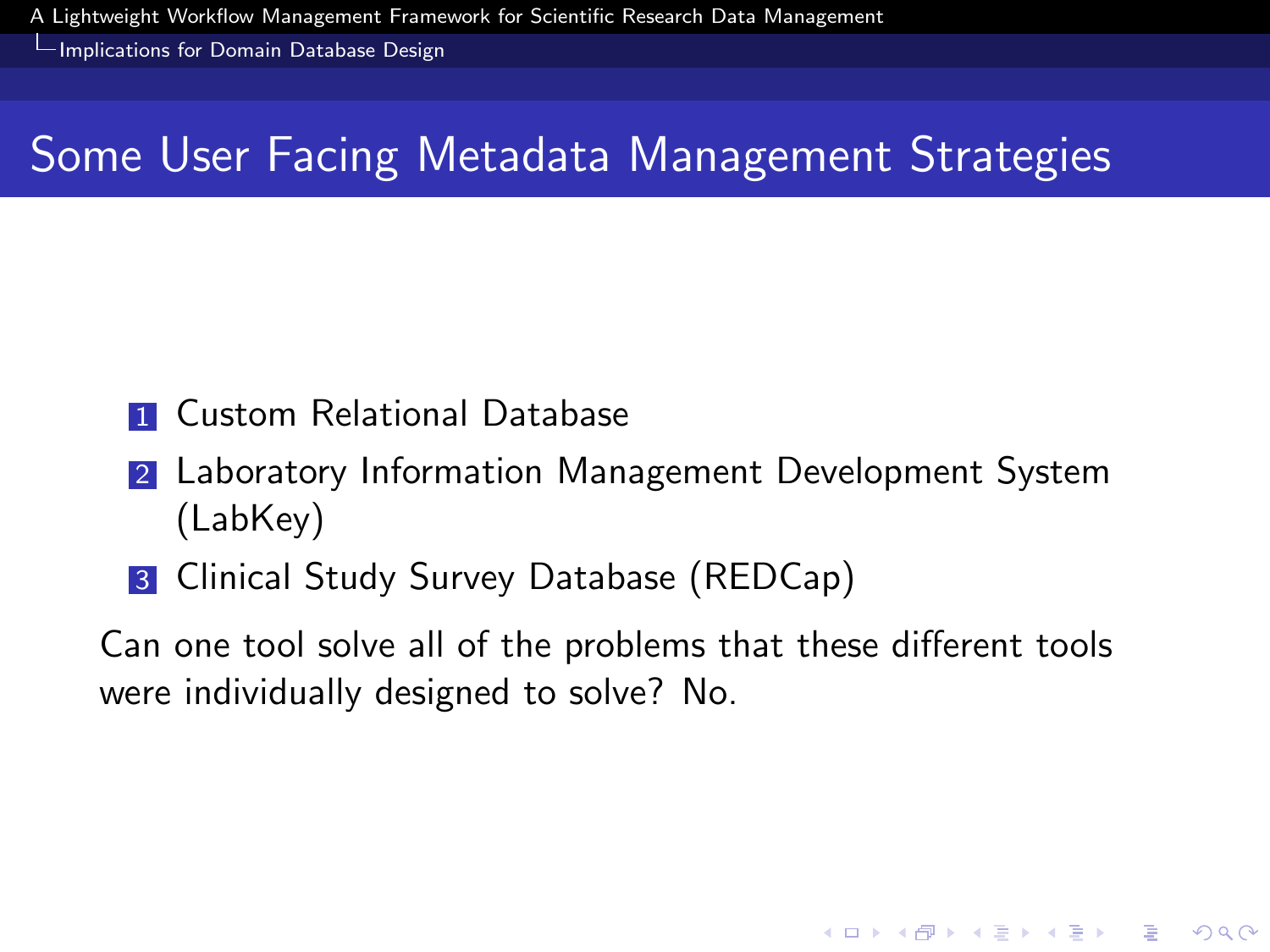[Implications for Domain Database Design](#page-22-0)

## Variation in Data Use and Data Type Observed in Research Projects

Data Management Supports Needed

- **Processing Workflow**
- **Quality Control Workflow**
- **n** Ingestion into Database

Data Type

- **Multi-Omics data**
- **I** Imaging data
- Study Metadata

We will examine using LabKey for the case of handling Multi-Omics Data and Study Metadata in a Quality Control Workflow.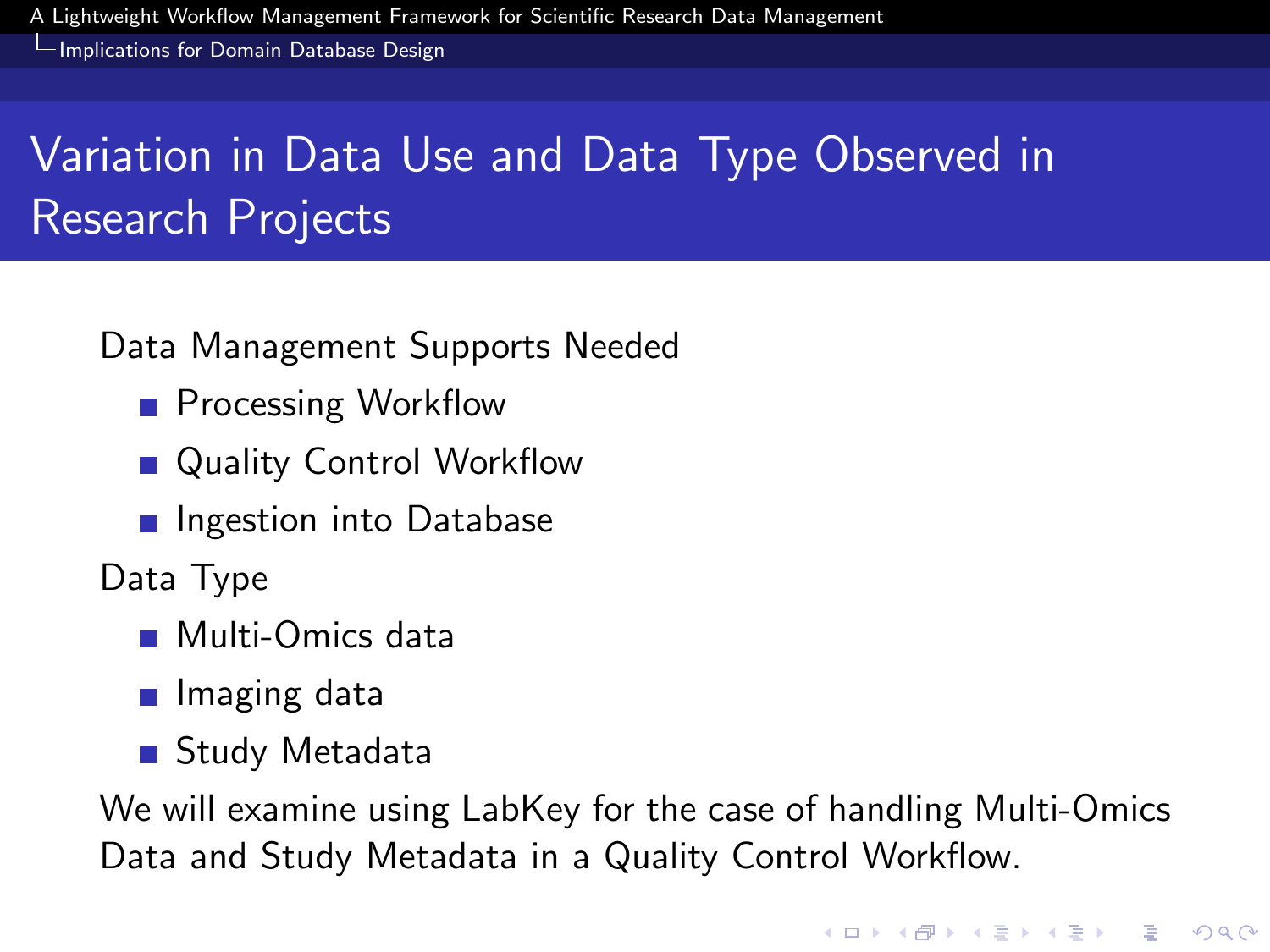[Implications for Domain Database Design](#page-22-0)

### LabKey Workflow-Oriented Architecture





 $\mathbf{E} = \mathbf{A} \oplus \mathbf{B} + \mathbf{A} \oplus \mathbf{B} + \mathbf{A} \oplus \mathbf{B} + \mathbf{A} \oplus \mathbf{A}$ 

 $2990$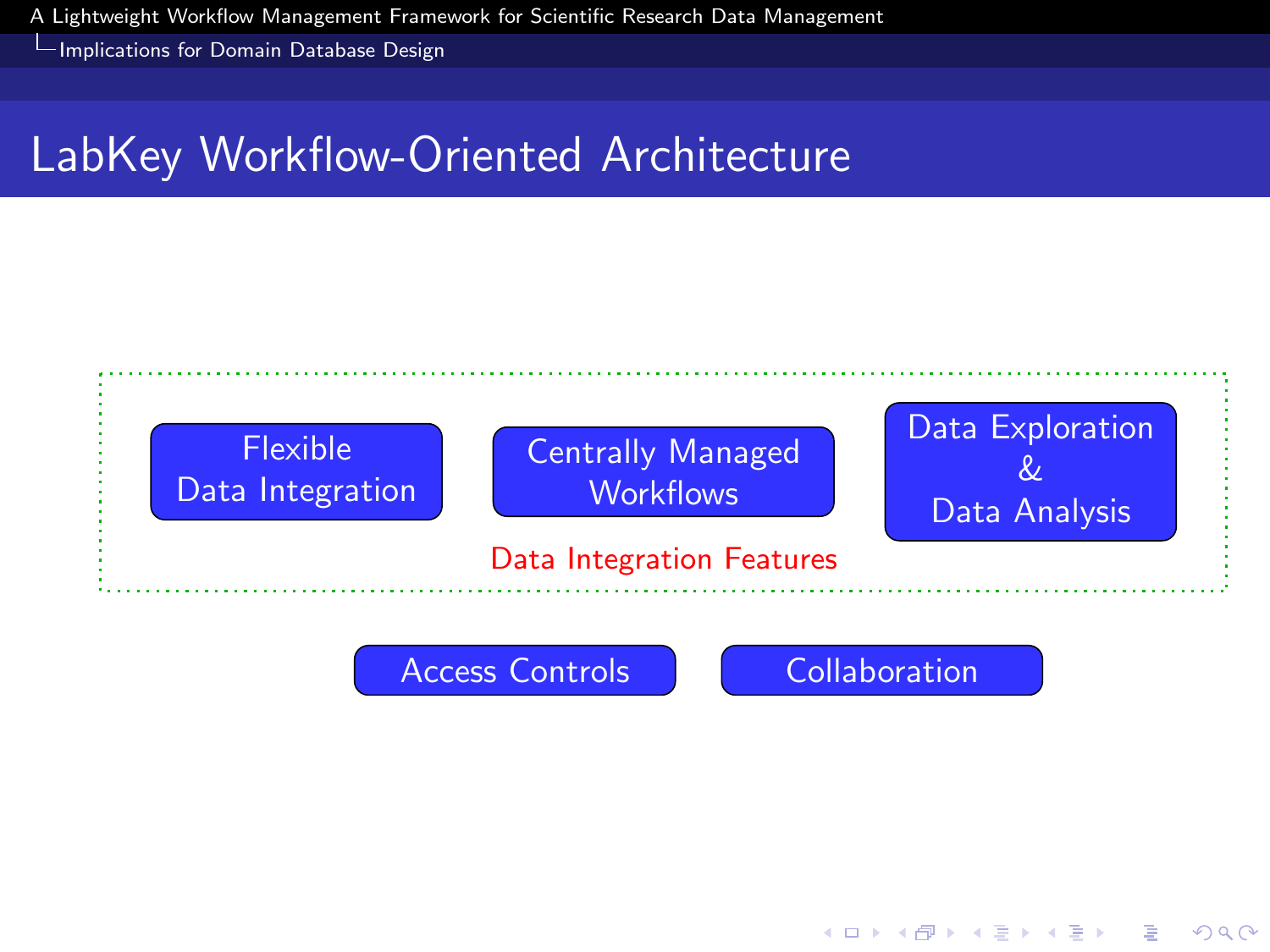[Implications for Domain Database Design](#page-22-0)

#### LIMS Specific Example: Sample Tracking

A research group faces a problem comparing shipping registers (below) to plate locations used in biological assays

| ⊿ | А                       | a.    | c.             | $\mathbf{D}$ | r.                 | ٠              | $\alpha$       | и                 | п.         |
|---|-------------------------|-------|----------------|--------------|--------------------|----------------|----------------|-------------------|------------|
|   | DATE SHIPPED            | PLATE | LOCN           | ORGANISM     | <b>ISOLATE NBR</b> | <b>C MORPH</b> | C.BH           | <b>C OTHER</b>    | Barcode    |
|   | <b>ZUZ1-UK-ZS SAUbe</b> |       | B, b           | MKSA         | <b>BI D7 2273</b>  | NON            |                |                   | 3.98340112 |
|   | 2021-08-23 SAO64        |       | 8.7            | MRSA         | 81 07 2274         | <b>NORM</b>    |                |                   | 338346126  |
|   | 2021-08-23 SA064        |       | <b>B.8</b>     | <b>MRSA</b>  | BI 07 2275         | <b>NORM</b>    |                | $\overline{z}$    | 338346111  |
|   | 2021-08-23 SA064        |       | <b>B.9</b>     | <b>MRSA</b>  | BI 07 2276         | <b>NORM</b>    | $\overline{1}$ |                   | 338341258  |
|   | 2021-08-23 SA064        |       | <b>B.10</b>    | <b>MRSA</b>  | BI 07 2277         | <b>NORM</b>    |                | $\overline{2}$    | 338346270  |
|   | 2021-08-23 SA064        |       | C.1            | MRSA         | 81 07 2278         | <b>NORM</b>    |                | $\mathbf{r}$      | 338342403  |
|   | 2021-08-23 SAO64        |       | C.2            | MRSA         | 81 07 2279         | <b>NORM</b>    |                | $\overline{z}$    | 338346135  |
|   | 2021-08-23 SA064        |       | C.3            | <b>MRSA</b>  | BI 07 2280         | <b>NORM</b>    |                | $\overline{2}$    | 338340124  |
|   | 2021-08-23 SA064        |       | C.4            | <b>MRSA</b>  | BI 07 2281         | <b>NORM</b>    |                | $\mathbf{2}$<br>в | 338354046  |
|   | 2021-08-23 SA064        |       | C.5            | MRSA         | BI 07 2282         | <b>NORM</b>    |                | $\mathcal{L}$     | 338353993  |
|   | 2021-08-23 SA064        |       | C.6            | MRSA         | 81 07 2283         | <b>NORM</b>    | 1              |                   | 338339973  |
|   | 2021-08-23 SA064        |       | C.7            | <b>MRSA</b>  | BI 07 2284         | <b>NORM</b>    |                | $\mathbf{z}$      | 338340143  |
|   | 2021-08-23 54064        |       | C.8            | <b>MRSA</b>  | BI_07_2285         | <b>NORM</b>    |                | $\overline{2}$    | 338342430  |
|   | 2021-08-23 SA064        |       | C.9            | <b>MRSA</b>  | BI 07 2286         | <b>NORM</b>    |                | $\overline{2}$    | 338342466  |
|   | 2021-08-23 SA064        |       | C, 10          | MRSA         | 81 07 2287         | <b>NORM</b>    |                | $\overline{2}$    | 338346162  |
|   | 2021-08-23 SAO64        |       | D.1            | MRSA         | 81 07 2288         | <b>NORM</b>    |                | $\mathbf{1}$      | 338346147  |
|   | 2021-08-23 SAO64        |       | D.2            | MRSA         | BI 07 2289         | <b>NORM</b>    |                | $\overline{z}$    | 338342452  |
|   | 2021-08-23 SA064        |       | D.3            | <b>MRSA</b>  | BI_07_2290         | <b>NORM</b>    |                | $\overline{z}$    | 338347227  |
|   | 2021-08-23 SA064        |       | DA             | <b>MRSA</b>  | BI 07 2291         | <b>NORM</b>    |                | $\overline{2}$    | 338340088  |
|   | 2021-08-23 SA064        |       | D.5            | MRSA         | 81 07 2292         | scv            |                | $\mathbf 1$       | 338354030  |
|   | 2021-08-23 SAO64        |       | <b>D.6</b>     | MRSA         | ATCC 43300         | <b>NORM</b>    |                | $\overline{z}$    | 338354052  |
|   | 2021-08-23 SA064        |       | <b>D.7</b>     | <b>MRSA</b>  | BI 07 2293         | <b>NORM</b>    |                | $\overline{z}$    | 118147243  |
|   | 2021-08-23 SA064        |       | D.8            | <b>MRSA</b>  | BI 07 2294         | <b>NORM</b>    |                | $\overline{2}$    | 338354050  |
|   | 2021-08-23 SA064        |       | D.9            | <b>MRSA</b>  | BI 07 2295         | <b>NORM</b>    |                | $\overline{2}$    | 338341255  |
|   | 2021-08-23 SA064        |       | D.10           | MRSA         | 81 07 2297         | <b>NORM</b>    |                | $\mathbf{r}$      | 338341299  |
|   | 2021-08-23 SAO64        |       | E.1            | MRSA         | 81 07 2298         | <b>NORM</b>    |                | $\mathbf{1}$      | 338342444  |
|   | 2021-08-23 SA064        |       | E.2            | <b>MRSA</b>  | BI 07 2299         | <b>NORM</b>    |                | $\mathbf{z}$      | 338342833  |
|   | 2021-08-23 SA064        |       | E, 3           | <b>MRSA</b>  | BI 07 2300         | <b>NORM</b>    |                | $\overline{2}$    | 338340096  |
|   | 2021-08-23 SA064        |       | E.4            | MRSA         | BI 07 2301         | <b>NORM</b>    | $\overline{1}$ |                   | 338341253  |
|   | 2021-08-23 SAO64        |       | E.S            | MRSA         | 81 07 2302         | <b>NORM</b>    | $\mathbf{1}$   |                   | 338346128  |
|   | 2021-08-23 SA064        |       | E.6            | MRSA         | BI 07 2303         | <b>NORM</b>    |                | $\mathbf{z}$      | 338341251  |
|   | 2021-08-23 SAO64        |       | E.7            | MRSA         | BI_07_2304         | <b>NORM</b>    |                | $\mathbf{1}$      | 338340157  |
|   | 2021-08-23 SA064        |       | E.8            | <b>MRSA</b>  | BI 07 2305         | <b>NORM</b>    | $\overline{1}$ |                   | 338340094  |
|   | 2021-08-23 SA064        |       | E,9            | MRSA         | 81 07 2306         | <b>NORM</b>    | $\overline{1}$ |                   | 338351690  |
|   | 2021-08-23 SA064        |       | E.10           | <b>MRSA</b>  | 81 07 2307         | <b>NORM</b>    |                | $\overline{z}$    | 338340148  |
|   | 2021-08-23 SAO64        |       | F, 1           | MRSA         | BI_07_2308         | <b>NORM</b>    |                | $\mathbf{z}$      | 338340080  |
|   | 2021-08-23 SA064        |       | F.2            | <b>MRSA</b>  | BI 07 2309         | <b>NORM</b>    |                | $\mathbf{1}$      | 338342465  |
|   | 2021-08-23 SA064        |       | F <sub>3</sub> | <b>MRSA</b>  | BI 07 2310         | SCV            | $\overline{1}$ |                   | 338341241  |
|   | 2021-08-23 SA064        |       | F.4            | MRSA         | 81 07 2311         | <b>NORM</b>    |                | $\mathbf{r}$      | 338341305  |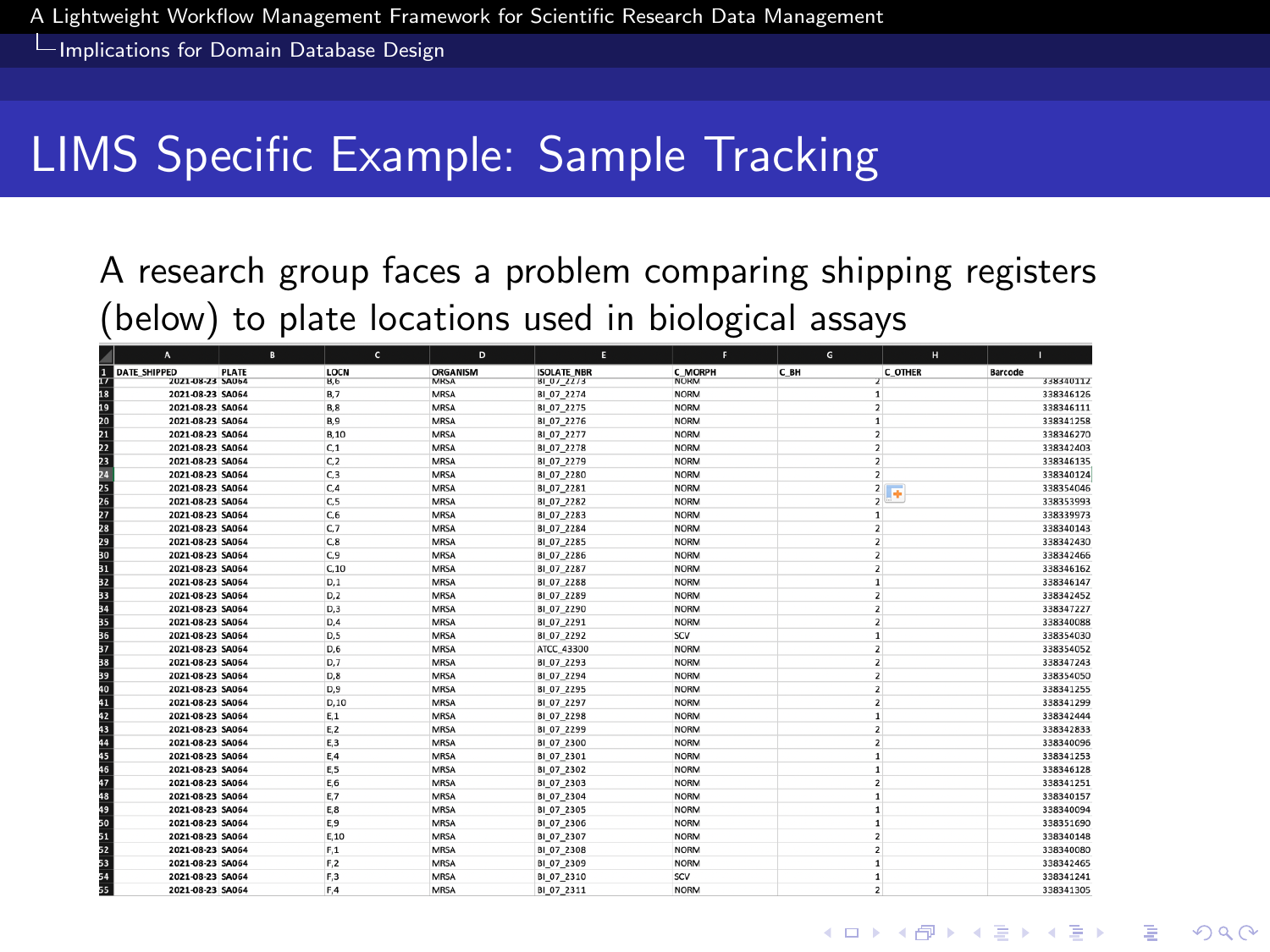[Implications for Domain Database Design](#page-22-0)

### LIMS Specific Example: Sample Tracking

#### In Labkey, this can be solved readily using a new list design and connecting it with Assay data by custom queries

| Lists / Sample Shipment                                 |                                        |                          |                         |             |               |                    |  |  |  |  |  |  |  |  |
|---------------------------------------------------------|----------------------------------------|--------------------------|-------------------------|-------------|---------------|--------------------|--|--|--|--|--|--|--|--|
| List Designer cohome                                    |                                        |                          |                         |             |               |                    |  |  |  |  |  |  |  |  |
|                                                         |                                        |                          |                         |             |               |                    |  |  |  |  |  |  |  |  |
|                                                         | o<br>Sample Shipment - List Properties |                          |                         |             |               |                    |  |  |  |  |  |  |  |  |
|                                                         |                                        |                          |                         |             |               |                    |  |  |  |  |  |  |  |  |
| 9 Fields Defined<br><b>O</b> Fields                     |                                        |                          |                         |             |               |                    |  |  |  |  |  |  |  |  |
|                                                         | O Add Field   B Delate   A Export      |                          |                         |             | Search Fields | Detail Mode        |  |  |  |  |  |  |  |  |
|                                                         | 0 fields selected $\Box$               |                          |                         |             |               |                    |  |  |  |  |  |  |  |  |
| $\Box$                                                  | Name*                                  | Data Type *              | Required                | Details     |               |                    |  |  |  |  |  |  |  |  |
| $\mathbb{R}$ $\Box$<br>$\Box$                           | DATE_SHIPPED                           | $\check{~}$<br>Date Time | $\Box$                  |             |               | $\circ$            |  |  |  |  |  |  |  |  |
|                                                         |                                        |                          |                         |             |               | $\circ$            |  |  |  |  |  |  |  |  |
| $B$ $\Box$<br>$\Box$                                    | PLATE                                  | $\check{}$<br>Test       | z                       |             |               |                    |  |  |  |  |  |  |  |  |
| $B$ $\Box$<br>$\Box$                                    | LOCN                                   | $\checkmark$<br>Test     | V                       |             |               | $\circ$            |  |  |  |  |  |  |  |  |
| $H$ $\Box$<br>$\Omega$                                  | <b>ORGANISM</b>                        | $\check{}$<br>Test       | $\overline{\mathbf{z}}$ |             |               | $\circ$            |  |  |  |  |  |  |  |  |
| $\blacksquare$<br>$\Omega$                              | ISOLATE_NER                            | $\check{}$<br>Test       | V                       |             |               | $\circ$            |  |  |  |  |  |  |  |  |
| $B$ $\Box$<br>$\Box$                                    | C_MORFH                                | $\check{~}$<br>Test      | $\Box$                  |             |               | $\circ$            |  |  |  |  |  |  |  |  |
| $B$ $\Box$<br>$\Box$                                    | cur                                    | $\check{~}$<br>Test      | $\Box$                  |             |               | $\circ$            |  |  |  |  |  |  |  |  |
| $\begin{array}{cc} \amalg & \Box \end{array}$<br>$\Box$ | C_OTHER                                | $\check{~}$<br>Test      | $\Box$                  |             |               | $\circ$            |  |  |  |  |  |  |  |  |
| $\mathbb{H}$ $\square$<br>$\Box$                        | Barcode                                | $\check{}$<br>Integer    | $\Box$                  | Primary Key |               |                    |  |  |  |  |  |  |  |  |
|                                                         |                                        |                          |                         |             |               |                    |  |  |  |  |  |  |  |  |
|                                                         |                                        |                          |                         |             |               | <b>O</b> Add Field |  |  |  |  |  |  |  |  |
| Cancel<br>Save                                          |                                        |                          |                         |             |               |                    |  |  |  |  |  |  |  |  |
|                                                         |                                        |                          |                         |             |               |                    |  |  |  |  |  |  |  |  |

K ロ ▶ K 個 ▶ K 할 ▶ K 할 ▶ 이 할 → 9 Q Q →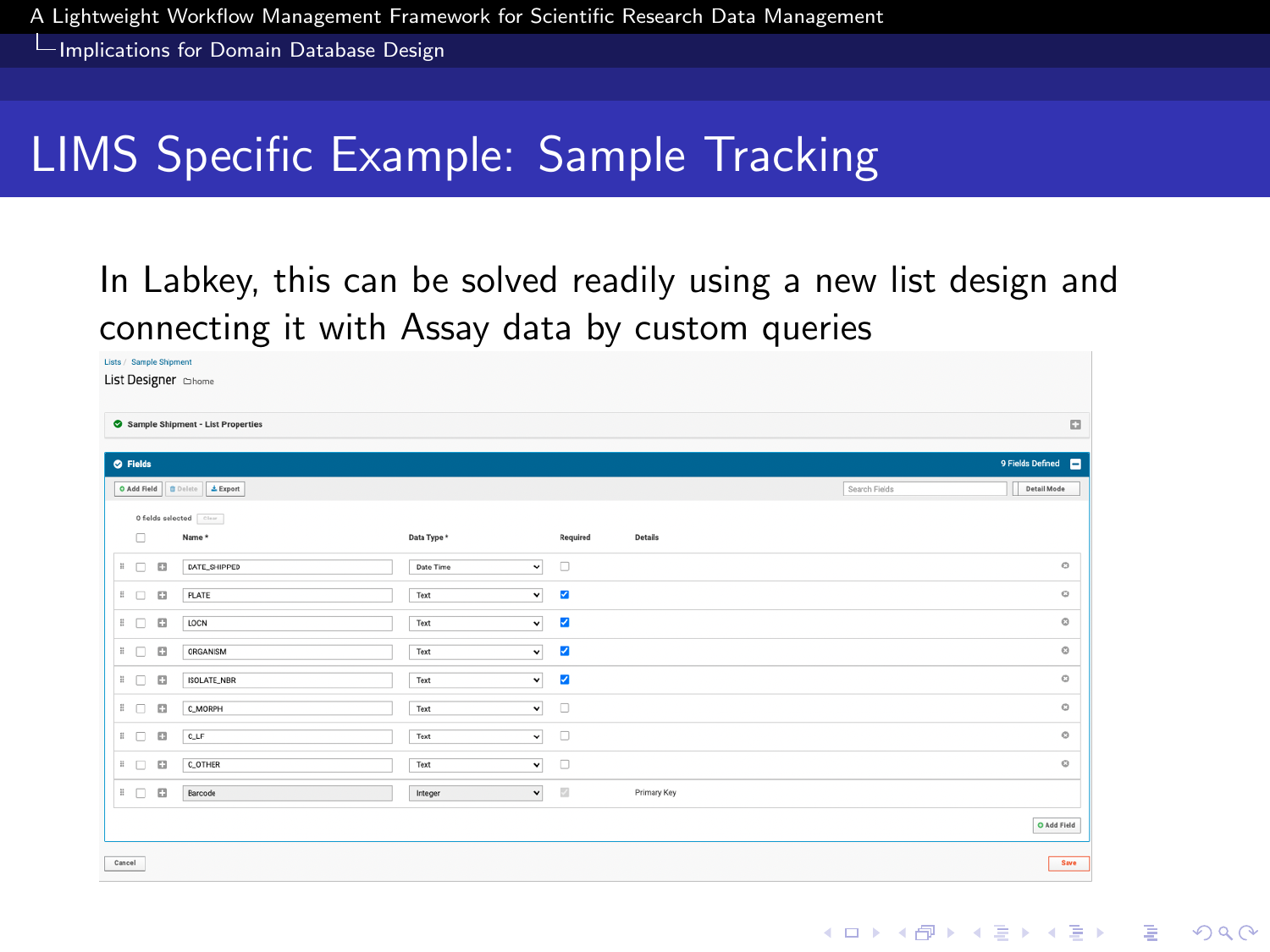KO K K Ø K K E K K E K V K K K K K K K K K

## <span id="page-28-0"></span>Questions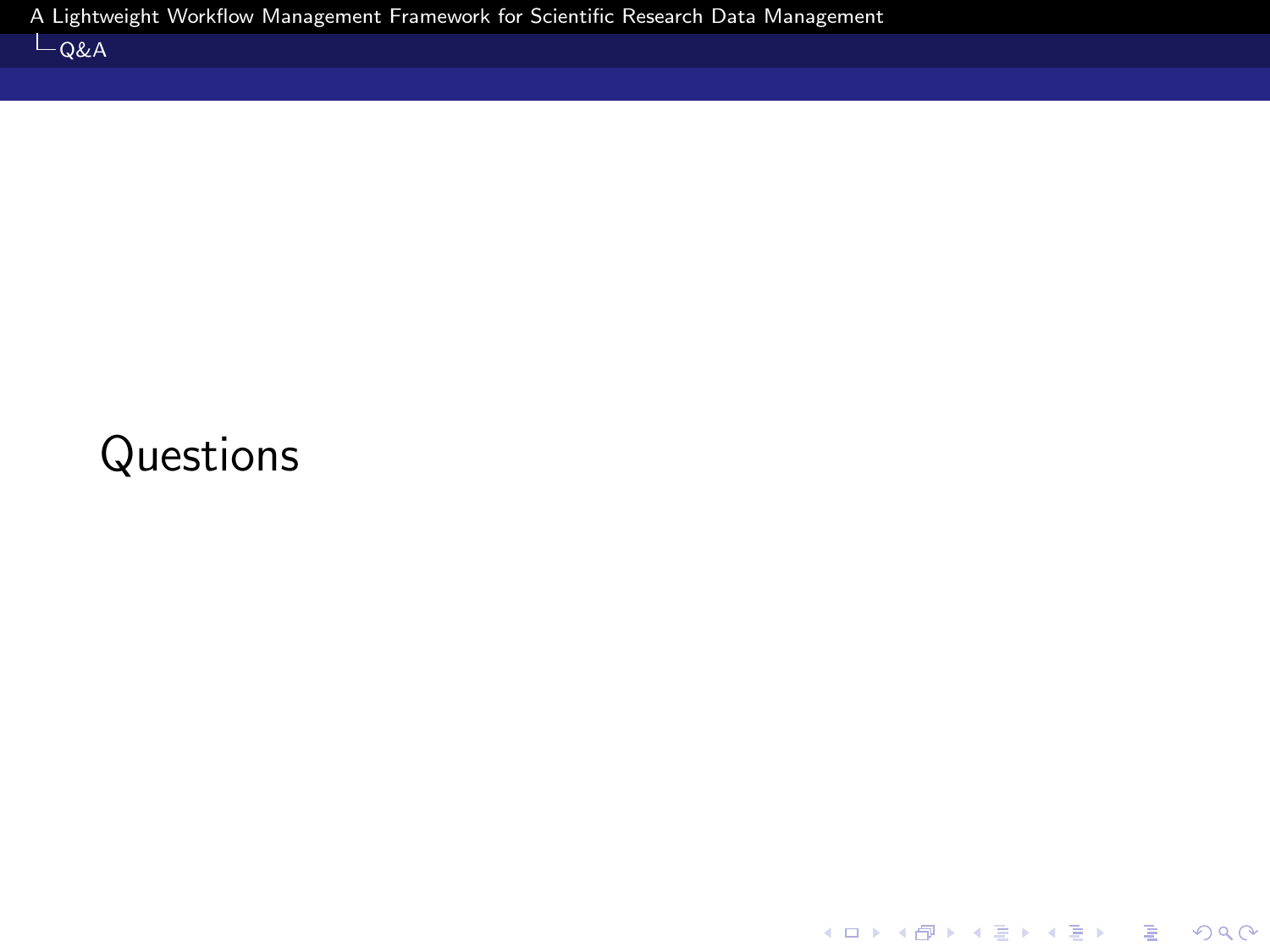<span id="page-29-0"></span> $\Box$ [Appendix](#page-29-0)

### Motivating Observations from Petri Net Literature

By Carro Ramos et al 2006 "Synthesis and reduction of state machine workflow nets", state machine workflow nets provide a nice class of nets to use for individual partitions because they

- $\blacksquare$  include linear sequences and exclusive choice
- do not include parallel splits

state machine workflow nets (i.e. those consisting of only transitions with one incoming and one outgoing edge) can be easily synthesized from linear extension (refinement) and addition of an exclusive choice (addition).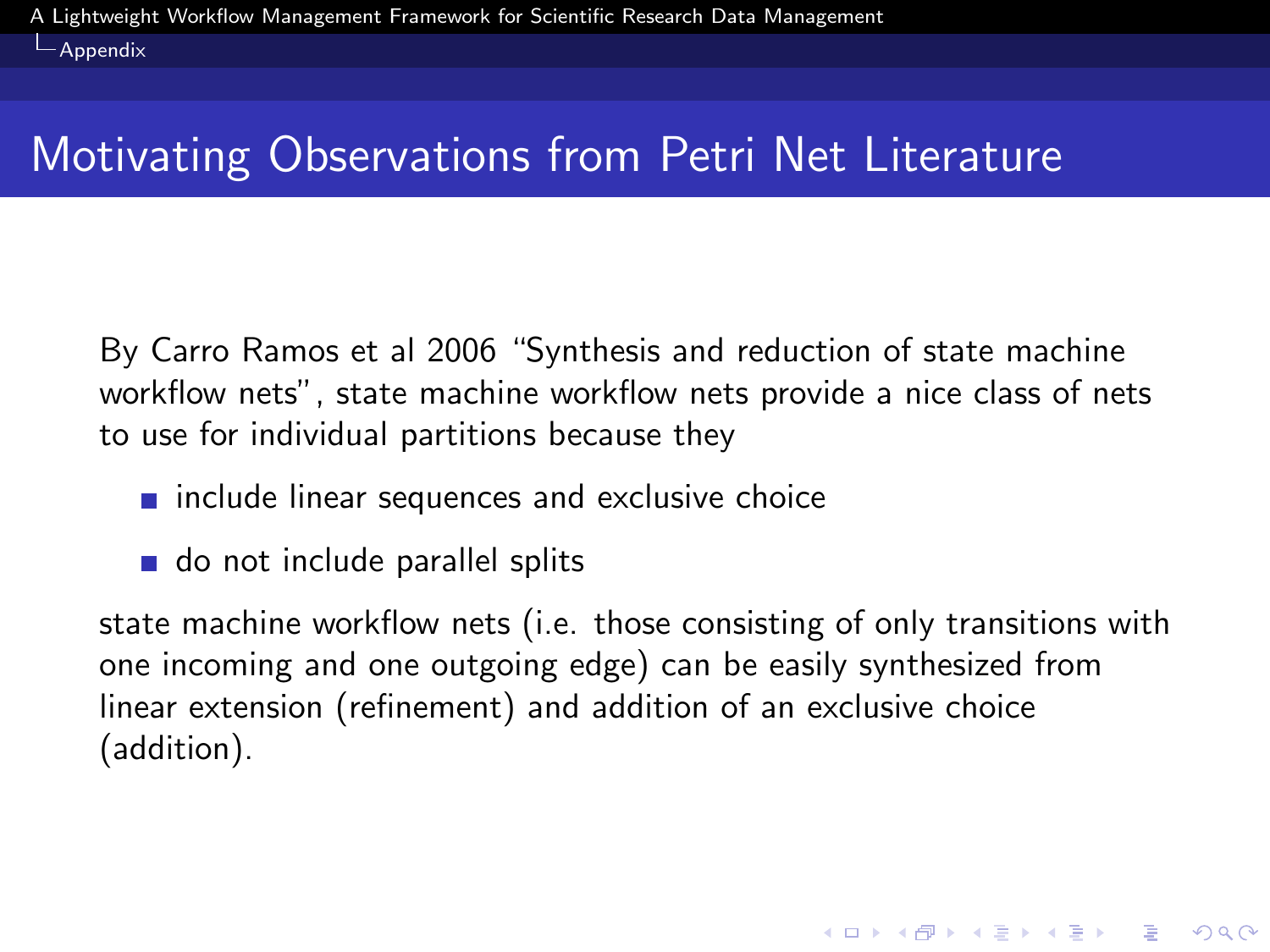[Appendix](#page-29-0)

### Motivating Observations from Petri Net Literature 2

Tacken et al 1999 "A Method for Prepartitioning of Petri Net Models for Parallel Embedded Real-Time Systems", provides a good initial partitioning that can be obtained by forming minimal Backward Conflict Complete (BCC) and Forward Conflict Complete (FCC) subsets by refining transitions into two so that every transition has only one incoming or one outgoing edge and the place separating them can be the site of a place cut. These partitions have some useful properties

- **Places that are cut only connect two partitions, never more**
- **n** Communication across place cuts can always take a send and forget form
- State machines are both BCC and FCC at every transition and so always cut into state machines
- The merging of two partitions produced by the method of Tacken et al forms a state machine if and only if both partitions are state machines

since place cuts always connect only two partitions, communication can't fail to trigger due to async partition scheduling. The only risk is with re-entrant connections.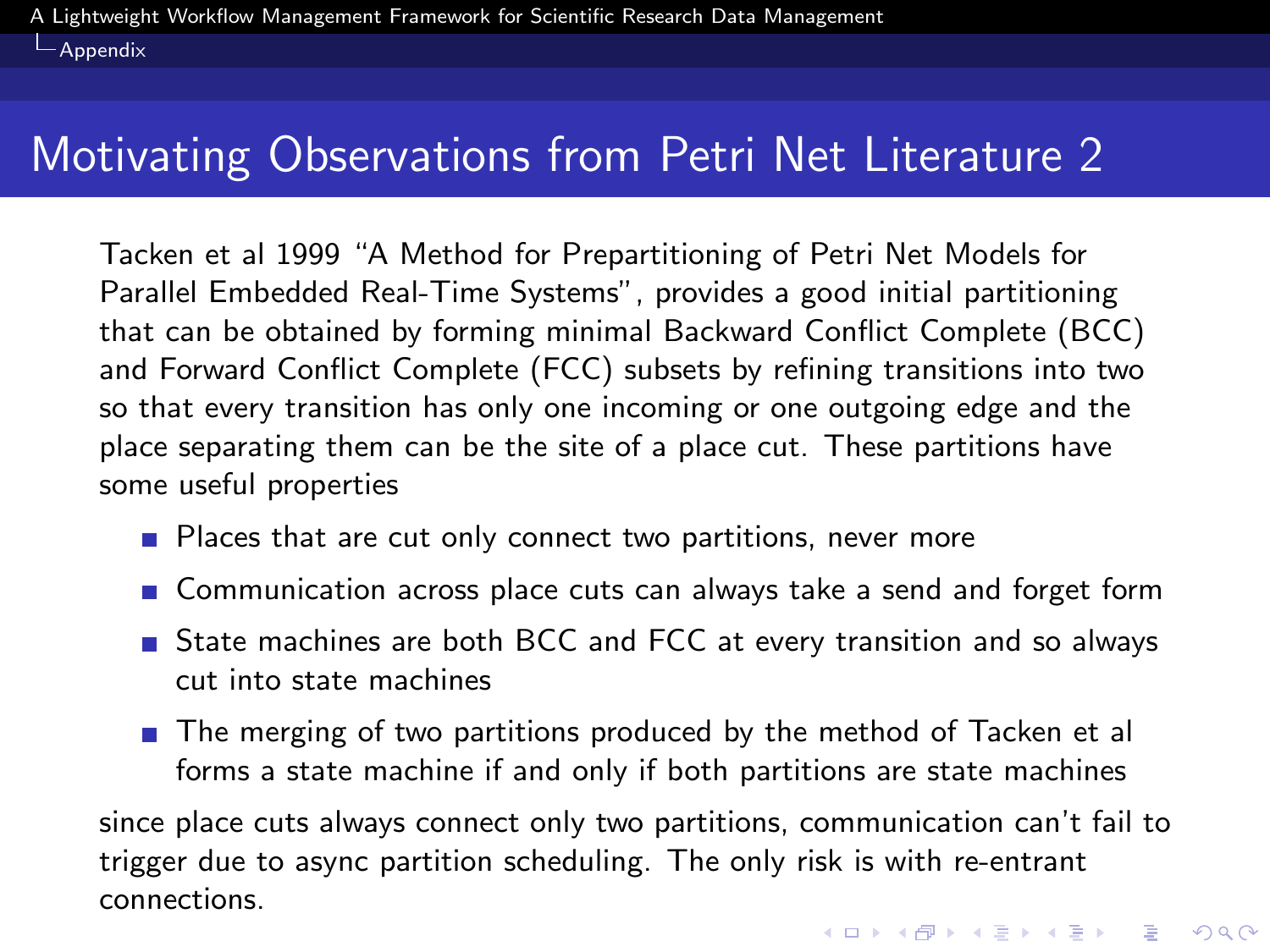<span id="page-31-0"></span>[Appendix](#page-29-0)

### Hierarchical SMWf Net Partitioning Algorithm

- 1 Produce a pre-partitioning following the algorithm of Tacken et al.
- 2 Label each partition based on the resource requirements of the included transitions
- **3** Identify all partitions that are state machines
- 4 Beginning from the non-state machine partitions, attempt to merge adjacent partitions (without crossing a resource label boundary) until a workflow net is formed so that there is only one initial and one terminal transition. If this can be done, replace the merged partition with a single sub-workflow. This is now a state machine for the purposes of the algorithm.
- 5 Examine all non-reentrant merges of state machine partitions and compute timing estimates for asynchronously scheduling the partitions under the assumption that (a) all residual (non-state machine) partitions are merged up to label boundaries or (b) no residual partitions are merged
- 6 Select the time minimizing partitioning